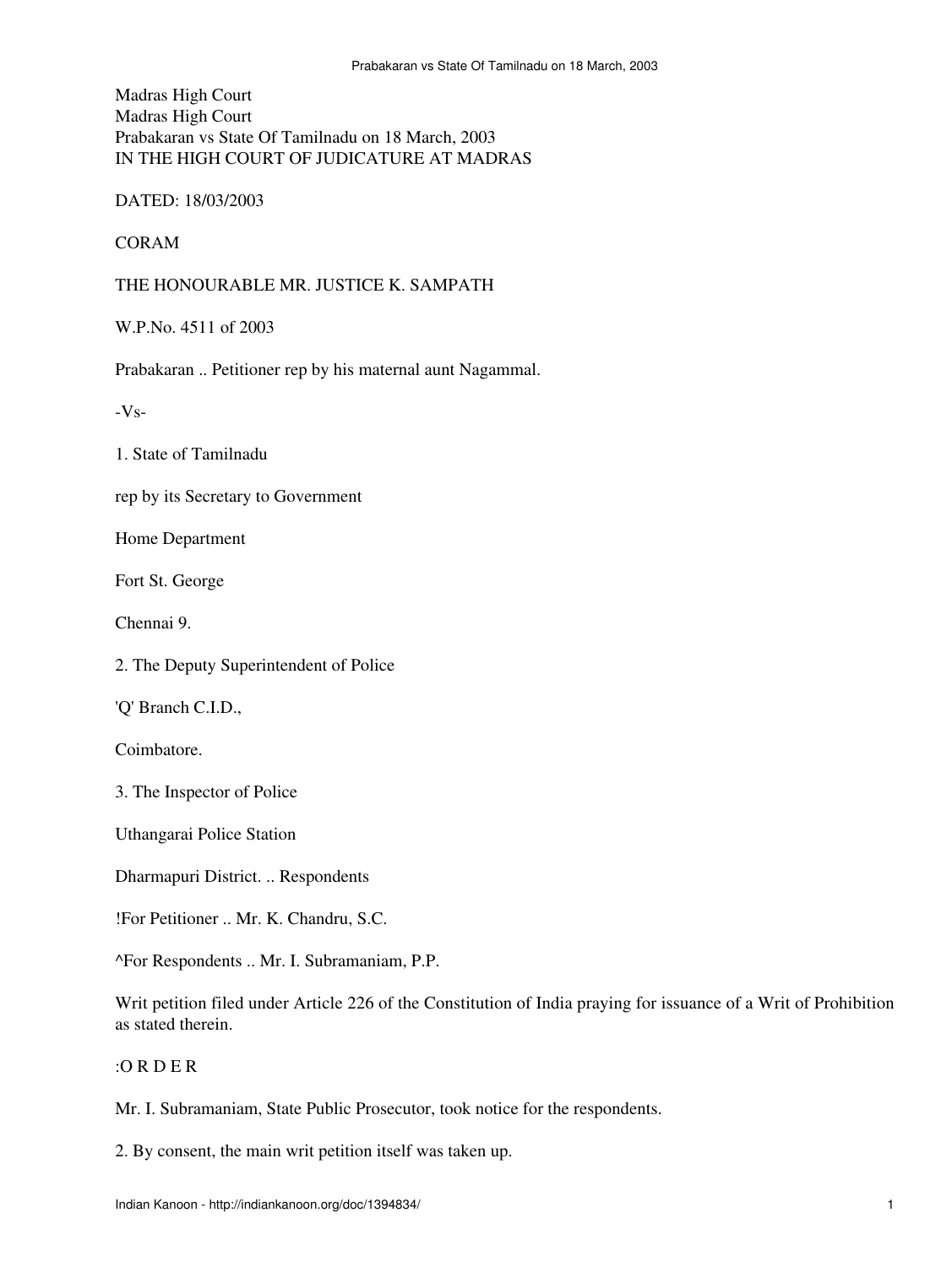3. The prayer is for a writ, prohibiting the Special Court, Poonamallee, Chennai 56, for trial of cases under the Prevention of Terrorism Act (hereinafter referred to as 'POTA'), from proceeding with the enquiry with regard to Crl.M.P.No.17 of 2003 in Crime No.1004 of 200 2 of Uthangarai Police Station, and all future proceedings in so far as the petitioner is concerned.

4. The petitioner is stated to be a minor aged 15+ years and represented by his maternal aunt Nagammal. The circumstances, leading to the proceedings as set out in the affidavit in support of the writ petition, are as follows: The petitioner was arrested on 24.1.2002 and a case was registered in Cr.No.1004 of 2002, on the file of the Inspector of Police, Uthangarai Police Station, Dharmapuri District, for the alleged offences under Sections 120(B) r/w. 9(B)(1)(b) of the Indian Explosives Act, Sec. 25(1)(a) of the Indian Arms Act, and Sections 4 and 5 of the Explosive Substances Act. The date of birth of the petitioner, as per the School Transfer Certificate, is 11.5.1987. At the time of arrest, he was studying in standard 'X'. On 23.11.2002 and 24.11.2002, the Special Task Force and 'Q' Branch CID made a joint combing operation to nab naxalites in Dharmapuri District. In connection with the same, they entered the petitioner's house in search of his father. As his father was not available, they arrested the petitioner, who was sitting in the house, and foisted a case against him. They produced the petitioner before the Judicial Magistrate, Uthangarai on 25.11.2002 . The Magistrate, without enquiring whether he was a juvenile or not, mechanically remanded him to judicial custody. The petitioner was placed along with other alleged naxalite prisoners. A bail petition was moved before the Sessions Judge, Krishnagiri, in Crl.M.P.No.68 of 2002. Regarding his age, the petitioner was subjected to Radiological Examination. His original School Transfer Certificate was also produced. The learned Principal Sessions Judge granted bail observing that the School Certificate would prevail over the results of the Radiological Examination. The petitioner could not be entrusted to custody with his mother for various reasons. An application praying for modification was moved on 7.2.2003 before the Sessions Court to entrust the petitioner to the custody of his maternal aunt. The learned Sessions Judge granted the prayer. While the maternal aunt was taking steps to execute the surety bonds, a petition for cancellation of bail was filed before the POTA Special Court, Poonamallee, and notice, dt.10.2.2003 intimating the production of the petitioner on 14.2.2003 was served directly on one of the counsel for the petitioner on 11.2.2 003. An order passed by the Special Court, Poonamallee requiring the production of the juvenile petitioner on 19.2.2003 was also enclosed. The POTA Special Court does not have jurisdiction to try a juvenile, when there is an Act, viz. Juvenile Justice (Care and Protection) Act, 2000 (hereinafter referred to as the JJ (C&PC) Act) to deal with juveniles. The provisions of the JJ ( $C\&P\&$ ) Act deal with what is to be done with regard to juvenile when arrested. The petitioner, being a juvenile, should have been granted bail even at the time of arrest on 24.11.2002 by the Inspector of Police, Uthangarai. If the Officer had opined not to release the petitioner on bail, the petitioner, being juvenile, should have been kept in an Observation Home and produced before the Juvenile Justice Board (hereinafter referred to as 'the Board'). Till the filing of the writ petition, the petitioner was neither released on bail nor produced before the Board. The Special Court has no jurisdiction to try the juvenile, as there is a specific Act to deal with juveniles. The Special Court had exercised 'excess of jurisdiction'. The Principal Sessions Judge, Krishnagiri, after satisfying himself that the petitioner is a juvenile, granted bail. The Special Court has no power to canc el or revise the bail order, and further go into the question whether the petitioner is a juvenile, which has already been determined by the Sessions Court. The petitioner's initial remand on 25.11.2002 itself was illegal. Consequently, his confinement, along with other alleged naxalites in Central Prison, Salem, from 25.11.2002, is unlawful. The Special Court, ex facie, has no jurisdiction to initiate any proceedings against the petitioner. In these circumstances, the present petition has been filed.

5. During the course of hearing an additional affidavit has been filed on behalf of the petitioner. Its contents are as under: After the order, dt.7.2.2003 by the learned Sessions Judge, Krishnagiri, directing the custody of the petitioner to be entrusted to the maternal aunt, the petitioner's grand father one Raju and his uncle one Annamalai, both residents of Gurugupatti Village, Krishnagiri Taluk, executed two bonds each for a sum of Rs.5,000/- before the Judicial Magistrate, Uthangarai, on 10.2.2003. The learned Magistrate accepted the sureties produced on behalf of the petitioner and ordered his release from the Central Prison, Salem. The grandfather and the deponent were waiting in front of the Central Prison, Salem on that date till 6.00 p.m.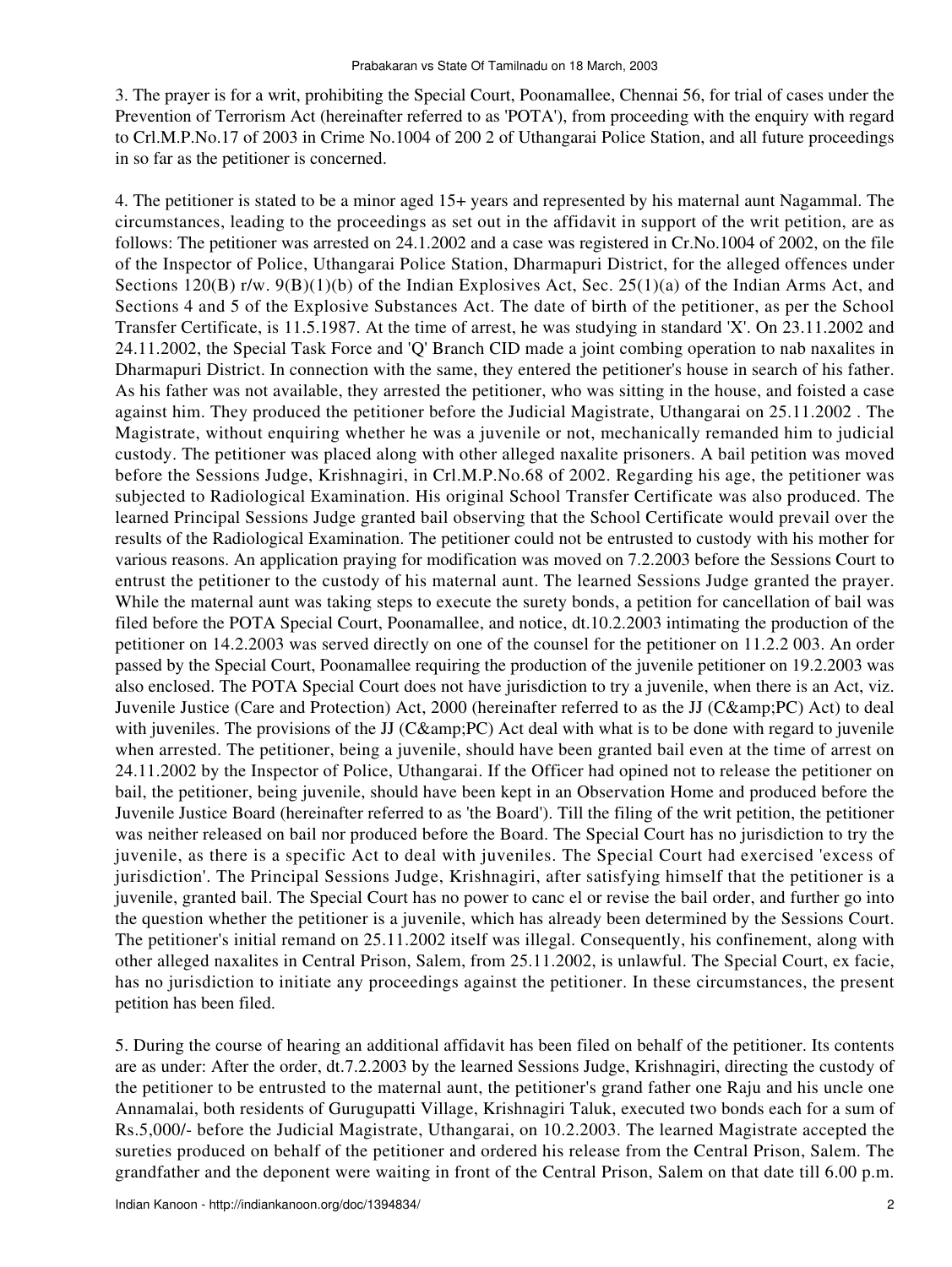Later, the Superintendent of Police, Central Prison, Salem, informed that the petitioner could not be released in view of the Order, dt.10.2.2003, of the Special court for trial of offences under POTA which required the production of the petitioner before the Special Court on 14.2.2003 for the purpose of determining his age and for adjudication of petition for cancellation of bail. The Special Court, by order dt.14.2.2003, directed the petitioner to be kept in the Observation Home, Purasawalkam, Poonamallee High Road, Chennai, the date fixed for the hearing being 20.2.2003. In spite of the fact that bail had been granted, the petitioner has been detained in the Observation Home. The deponent is willing to take

care of the petitioner so as to enable him to pursue his studies. In these circumstances, there must be a direction to the respondents to release the petitioner.

6. Heard Mr. K. Chandru, learned Senior Counsel for the petitioner and the State Public Prosecutor Mr. I. Subramaniam for the respondents.

7. The learned Senior Counsel for the petitioner submitted that the Principal Sessions Judge, Krishnagiri, had satisfied himself that the petitioner was a juvenile, and granted bail. As regards the age of the petitioner, the School Certificate would prevail over the opinion expressed as a result of Radiological Examination. In this connection, the learned Senior Counsel relied on the judgment of the Supreme Court in **BHOOP RAM** vs STATE OF U.P. [(1989) 3 SCC 1]. Counsel further submitted that JJ (C & amp; PC) Act would override POTA and that the proceedings in the present case under the latter Act was absolutely without jurisdiction.

8. On the contrary, Mr. I.Subramaniam, learned Public Prosecutor, submitted that POTA would prevail over the other Act, viz. JJ (C& PC) Act, and at the time POTA was passed, the other Act had already been passed in 2000 and there was no provision exempting children or juvenile from being proceeded against under POTA. The learned Public Prosecutor relied on the provisions of POTA and in particular Section 56 containing non obstante clause and some pronouncements of this Court and other Courts.

9. In the above factual background two questions pose themselves? (1) Whether the petitioner is a juvenile in conflict with law? Depending on the answer to this, the further question (2) Which of the Acts, POTA or the JJ ( $C\&P\&C)$  Act will have to be invoked? Will have to be answered. (1) Whether the petitioner is a juvenile in conflict with law? (i) A  $\&$ quot; juvenile $\&$ quot; is defined as a person who has not completed eighteenth year of age.  $\&$ quot; juvenile in conflict with law $\&$ quot; means a person who has not completed eighteen years of age. Section 49 of the JJ (C&PC) Act provides that the order of a competent authority regarding the age of a child or juvenile shall be deemed to be the true age irrespective of any subsequent proof. (ii) In BHOLA BHAGAT v.. STATE OF BIHAR [(1997) 8 SCC 720] the Supreme Court held as follows:  $\&$ quot; When a plea is raised on behalf of an accused that he was a  $\&$ quot; child $\&$ quot; within the meaning of the definition of the expression under the Act, it becomes obligatory for the court, in case it entertains any doubt about the age as claimed by the accused, to hold an inquiry itself for determination of the question of age of the accused or cause an enquiry to be held and seek a report regarding the same, if necessary, by asking the parties to lead evidence in that regard. Keeping in view the beneficial nature of the socially-oriented legislation, it is an obligation of the court where such a plea is raised to examine that plea with care and it cannot fold its hands and without returning a positive finding regarding that plea, deny the benefit of the provisions to an accused. & quot;

(iii) The learned Principal Sessions Judge relied on the School Certificate and held that the petitioner was aged less than 16 years at the time of his arrest. There was no doubt a Radiological examination done which gave the age as 19 years. The question is which of the two is to be preferred? (iv) In JAYAMALA v.. HOME SECRETARY, GOVERNMENT OF JAMMU & amp; KASHMIR & amp; OTHERS (A.I.R. 1982 SC 1297), the detenu was detained on 18.10.198 1; the doctor conducted radiological test and gave his report. The detenu claimed she was 17 years of age and therefore could not be detained. Expressing its opinion on the evidentiary value of the doctor's evidence, the Supreme Court observed " It is notorious and one can take judicial notice that the margin of error in age ascertained by radiological examination is two years on either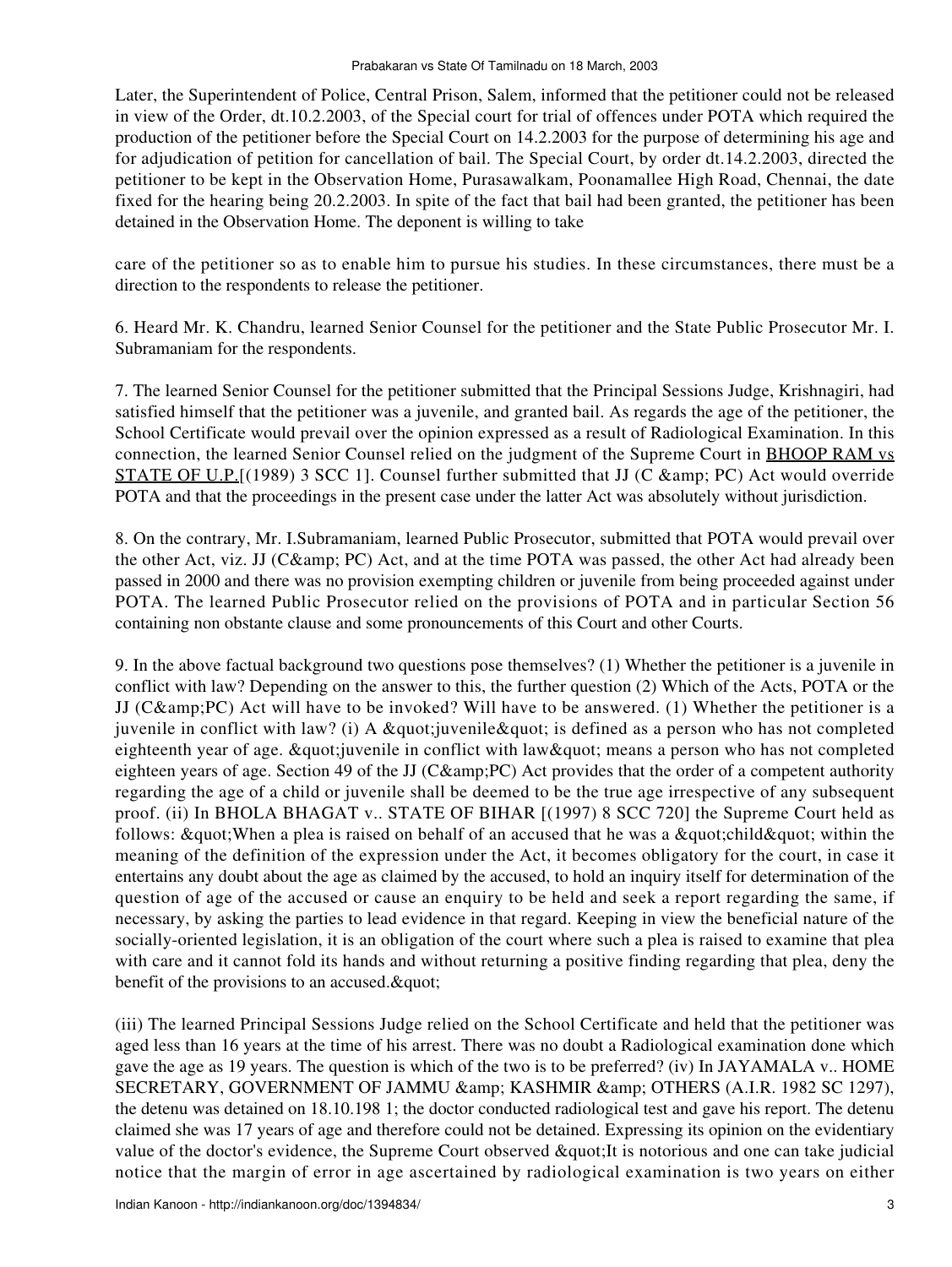(v) In BHOOP RAM v.. STATE OF U.P. [(1989) 3 SCC 1] it has been held that the date of birth in the school certificate showing accused aged less than 16 years at the relevant time should be accepted in the absence of anything showing that the entries in the Certificate did not relate to the accused or were incorrect, and that it could not be rejected on the basis of surmise that generally parents understated the age of their children at the time of admission to school. The Supreme Court further held that there is possibility of error existing in medical opinion regarding age which is based on estimation of the doctor, and in the absence of any other independent material, such medical opinion should not prevail over the entries in school certificate. (vi) In SANTENU MITRA v.. STATE OF W.B. [1998 (5) SCC 697] a three judges Bench of the Supreme Court accepted the entry in the Register of Births and Deaths as genuine on the premise that once that entry was recorded by an official in performance of his duties, it could not be doubted. The Supreme Court further observed that it could not have been expected on the date the entry was made that the appellant would claim benefit thereof on the commission of some offence. There were, no doubt, other documents in that case like LIC policy and matriculation certificate like wise mentioning the date of birth in conformity with the birth certificate. (vii) In MATADIN v.. STATE OF M.P. [1994 (3) CRIMES 510] the school certificate prima facie showing the petitioner to be juvenile, was accepted. (viii) In ARNIT DAS v.. STATE OF BIHAR [AIR 2000 SC 2264 : (20 00) 5 SCC 488 : 2000 Crl.LJ 2971] the Supreme Court on a review of judicial opinions held that while dealing with the question of determination of the age of the accused for the purpose of finding out whether he is a juvenile or not, a hyper-technical approach should not be adopted while appreciating the evidence adduced on behalf of the accused in support of the plea that he was a juvenile and if two views may be possible on the said evidence, the Court should lean in favour of holding the accused to be a juvenile in borderline cases. (ix) In RAM DEO CHAUHAN @ RAJ NATH CHAUHAN v. STATE OF ASSAM [ AIR 2001 SC 2231 : 2001 (5) SCC 714] - as regards the determination of the age of the accused, this is what the Supreme Court has said  $\&$ quot; The statement of the doctor is no more than an opinion. The court has to base its conclusions upon all the facts and circumstances disclosed on examining of the physical features of the person whose age is in question, in conjunction with such oral testimony as may be available. An X-ray ossification test may provide a surer basis for determining the age of an individual than the opinion of a medical expert but it can by no means be so infallible and accurate a test as to indicate the exact date of birth of the person concerned. Too much of reliance cannot be placed upon text books, on medical jurisprudence and toxicology while determining the age of an accused. In this vast country with varied latitude, heights, environment, vegetation and nutrition, the height and weight cannot be expected to be uniform. & quot; Entry in the school register remains away from the range of acceptability as proof positive regarding the date of birth of the petitioner.

In that case it was not shown that the school register was maintained by a public servant in the discharge of his official duty or by any other person in the performance of a duty specially enjoined by the law of the country in which such register is kept. (x) As pointed out by the Supreme Court in ARNIT DAS's case (supra), there should not be any hyper-technical approach and when two views of possible one should lean in favour of holding the accused to be a juvenile. In CHANDRAN @ KUTTIPAYAN v.. STATE, REP. BY INSPECTOR OF POLICE [2003 (1) LW 131], a Division Bench of this Court, after referring to the several authorities on this question, has observed that  $\&$  quot; the law on the subject shows that if there is a doubt as regards the age of the accused, the Court should lean in favour of the accused & quot;. The facts in that case showed that the doctor was not definite about the age of the accused since in cross examination he had admitted that on the date of incident, the accused could have been running 16, which meant that there was not conclusive evidence that on the date of occurrence he had completed 16 years of age; the accused was questioned under Section 313 Cr.P.C. on 9.10.1998; he had given his age as 16 years on that day; if so, on the date of occurrence he should have been less than 16 years of age. So holding, the Bench applied the provisions of JJ Act, 1986 and released him.

(xi) It has to be held on the materials available that the petitioner was a juvenile at the time of the alleged offence and continues to be so.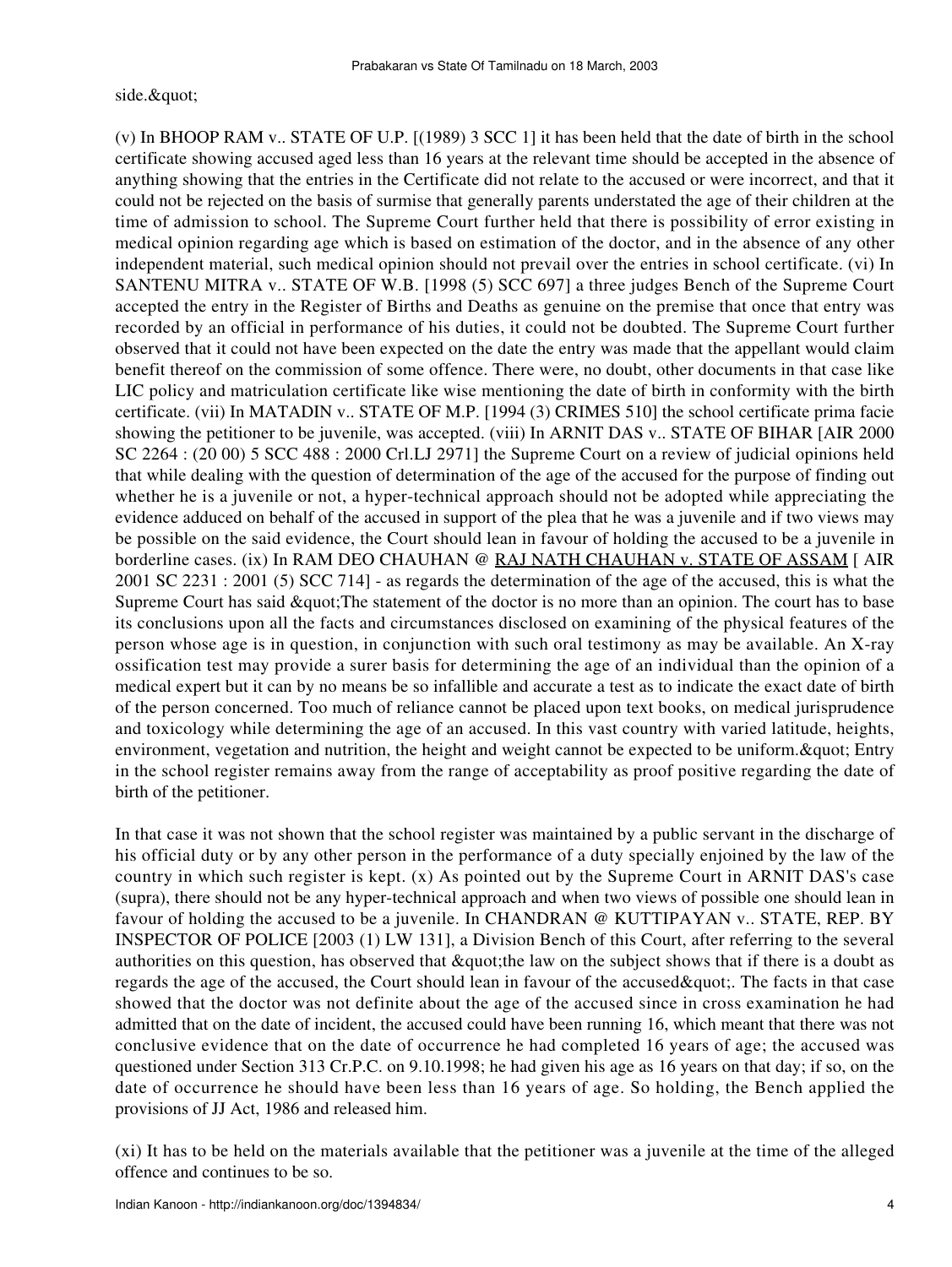The next question is which of the Acts will apply? (i) Both the Acts are replete with non obstante clauses. (ii) In POTA some of the Sections containing non obstante clause are Sections 14, 25, 30, 32, 33, 34,43, 45, 49, 51 & 51. So far as Section 14 is concerned, that relates to obligation to furnish information. Section 14(3) provides that failure to furnish information will be an offence and be tried as a summary case and the procedure prescribed in Chapter XXI of the Code of Criminal Procedure [except subsection (2) of Section 262] shall apply, and this is notwithstanding anything contained in the Code. Section 25 provides for jurisdiction of Special Courts. It states that notwithstanding anything contained in the Code, every offence punishable under any provision of this Act (POTA) shall be triable only by the Special Court. Section 30 gives protection to witnesses and states that the proceedings under POTA may, for reasons to be recorded in writing, be held in camera if the Special Court so desires. Section 32 relates to confession made to Police Officers being taken to consideration, that is notwithstanding anything in the Code or in the Evidence Act, 1872, but subject to provisions of Section 32. Section 33 provides for power to transfer cases to regular courts when the Special Court finds that the offence is not triable by it. Section 34(1) provides for appeal from the sentence or order not being an interlocutory order of a Special Court to the High Court on facts and on law, and this is notwithstanding anything contained in the Code. Section 34(4) provides for that notwithstanding anything contained in sub-section (3) of section 378 of the Code, an appeal shall lie to the High Court against an order of the Special Court granting or refusing bail. Section 43 provides for interception of communication in emergency. Section 45 provides for admissibility of evidence collected through interception of communications. Section 49 relates to modified application of certain provisions of the code, that is notwithstanding anything contained in the Code or any other law. Section 49(5) provides that nothing in Section 438 of the Code shall apply in relation to any case involving the arrest of any person accused of having committed an offence punishable under this Act. Section 49(6) states that notwithstanding anything contained in the Code, no person accused of an offence punishable under this Act shall, if in custody, be released on bail or on his own bond unless the Court gives the Public Prosecutor an opportunity of being heard. Section 49(9) deals with granting of bail to non-citizens. Section 51 deals with officers competent to investigate offences under this Act. Section 56 is the most crucial Section for the purpose of our discussion and it runs as follows: " The provisions of this Act shall have effect notwithstanding anything inconsistent therewith contained in any enactment other than this Act or in any instrument having effect by virtue of any enactment other than this Act. & quot;

In JJ (C& PC) Act, Sections 3, 4, 6, 11, 12, 16, 17, 18, 22 & 28 contain non obstante clauses and will be referred to in more detail later on.

(iii) It may be necessary to trace the origin of  $JJ$  ( $C\&P\&C$ ) Act.

(iv) The Geneva Declaration of 1924 on the rights of the child, was the first convention adopted by the League of nations in which children's rights were considered. The U.N. General Assembly in 1948 while adopting the universal declaration of human rights, incorporated certain basic rights of children. However, it was in 1959 that for the first time, the U.N. passed an independent " Declaration on the Rights of the Child". The U.N. Declaration apart there are certain ( constitutional) safeguards in our Constitution prohibiting abuse of children and protecting them from being forced by economic necessity to enter avocations unsuited by virtue of Constitution (42nd Amendment Act) 1976, which clearly provide that Children are given opportunities and facilities to develop in a healthy manner and in conditions of freedom and dignity and that childhood and youth are protected against exploitation and against moral and material abandonment. (v) The international year of the child (1979) helped to draw the attention of the

people to the multifarious problems associated with exploitation of the rights of the child. The U.N. Declaration on the rights of a child categorically envisaged special protection of children against all forms of exploitation.

(vi) Article 25(2) of THE UNIVERSAL DECLARATION OF HUMAN RIGHTS states that motherhood and childhood are entitled to special care and assistance. All children, whether born in or out of wedlock, shall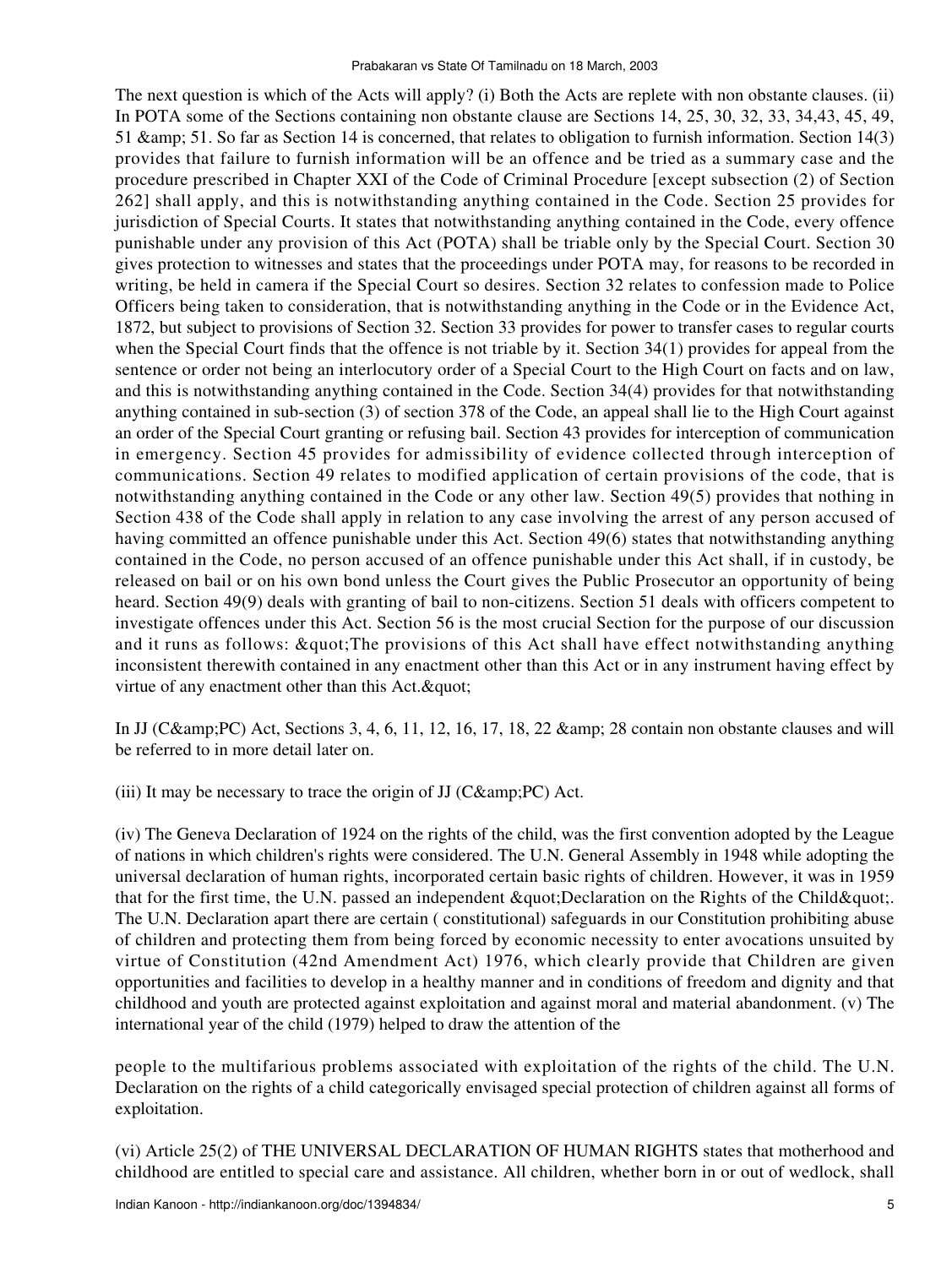enjoy the same social protection.

The Convention on the Rights of the Child provides for the following rights: (i) the right to life and to protection from capital punishment; (ii) the right to acquire a nationality; (iii) protection from separation from parents;

(iv) the right to leave any country and enter his or her own country; (v) the right to enter or leave another State Party for the purpose of family reunification; (vi) protection from being illicitly taken abroad and prevented from returning to his or her own country; (vii) protection of the child's interests in adoption cases; (viii) freedom of thought, conscience and religion; (ix) the right of access to health-care services, with States aiming to reduce infant and child mortality and abolish traditional practices prejudicial to health; (x) the right to an adequate standard of living and social security; (xi) the right to education, with States making primary education compulsory and free;

(xii)protection from economic exploitation, with a minimum age for admission to employment; (xiii)protection from involvement in the illicit production, trafficking and use of narcotic drugs & psychotropic substances; (xiv) protection from sexual exploitation and abuse.

(vii) International conventions and norms were read into fundamental rights in the absence of domestic law occupying the field.

(viii) Even prior to the introduction of clause (e) in Article 39, every state except Nagaland had a Children's Act. But the Children' s Acts were only in statute book and in some States they had not been brought into force. In that context the Supreme Court in SHEELA BARSE v.. UNION OF INDIA [AIR 1986 SC 1773 : (1986) 3 SCC 596] on 5.8.1986 observed  $\&$  quot; This piece of legislation is for the fulfilment of a constitutional obligation and is a beneficial statute. Obviously the State legislatures have enacted the law on being satisfied that the same is necessary in the interest of the society, particularly of children. There is hardly any justification for not enforcing the statute. For instance, in the case of Orissa though the Act is of 1982, for four years it has not been brought into force. Ordinarily it is a matter for the State Government to decide as to when a particular statute should be brought into force but in the present setting we think that it is appropriate that without delay every State should ensure that the Act is brought into force and administered in accordance with the provisions contained therein. Such of the States where the Act exists but has not been brought into force should indicate by filing a proper affidavit by August 31, 1986, as to why the Act is not being brought into force in case by then the Act is still not in force. & quot;

(ix) The need for a uniform legislation arose but then it could not be done as the subject matter of such a legislation fell in the State List of the Constitution.

(x) The UN Standard Minimum Rules, called Beijing Rules, adopted by the General Assembly in 1985 vide Chapters 2 and 5 of Part-I provide as under:  $\&$  quot; 2. Scope of the Rules and definitions used 2.1 The following Standard Minimum Rules shall be applied to juvenile offenders impartially, without distinction of any kind, for example as to race, colour, sex, language, religion, political or other opinions, national or social

origin, property, birth or other status. 2.2 For purposes of these Rules, the following definitions shall be applied by Member States in a manner which is compatible with their respective legal systems and concepts:

(a) A juvenile is a child or young person who, under the respective legal systems, may be dealt with for an offence in a manner which is different from an adult. (b) An offence is any behaviour (act or omission) that is punishable by law under the respective legal systems; (c) A juvenile offender is a child or young person who is alleged to have committed or who has been found to have committed an offence. 2.3 Efforts shall be made to establish, in each national jurisdiction, a set of laws, rules and provisions specifically applicable to juvenile offenders and institutions and bodies entrusted with the functions of the administration of juvenile justice and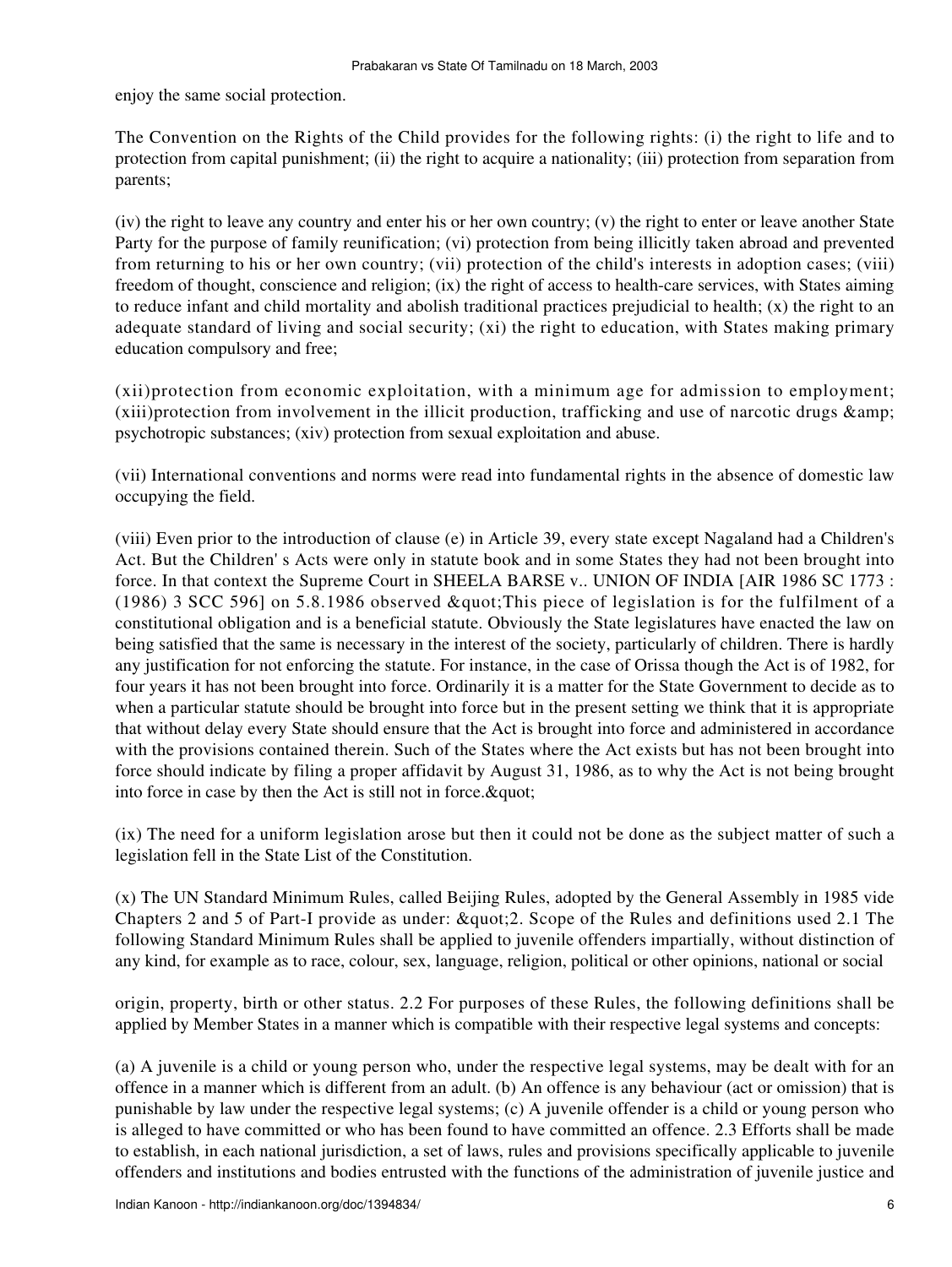designed: (a) to meet the varying needs of juvenile offenders while protecting their basic rights; (b) to meet the needs of society; and (c) to implement the following rules thoroughly and fairly. xxx xxx xxx xxx xxx xxx 5. Aims of juvenile justice. 5.1 The juvenile justice system shall emphasize the well-being of the juvenile and shall ensure that any reaction to juvenile offenders shall always be in proportion to the circumstances of both the offenders and the offence. & quot; (Source - Juvenile Justice Act by Asutosh Mookerjee Published by S. C. Sarkar and Sons. Pp.20-21) [ARNIT DAS v.. STATE OF BIHAR, 2000 (5) SCC 488] (xi) The Juvenile Justice Act, 1986 came to be passed

## on 1.12.1986.

CONVENTION ON THE RIGHTS OF THE CHILD, NEW YORK, 20 NOVEMBER, 1989. Objectives: The Convention is the principal children's treaty encompassing a full range of civil, political, economic, social and cultural rights. The Convention aims at protecting children from discrimination, neglect and abuse. It grants and provides for the implementation of rights for children both in times of peace and during armed conflict. The Convention constitutes a rallying point and a useful tool for civil society and individuals, working for the protection and promotion of the rights of the child. In many respects, it is an innovative instrument.

RIGHTS OF THE CHILD Convention on the Rights of the Child came into force in 1990. The States Parties undertake to protect the child (defined as 'every human being under 18 years of age unless, under the law applicable to the child, majority is attained earlier') from all forms of discrimination and to provide appropriate care. Rights to be ensured include: 1. The right to life and to protection from capital punishment. 2. The right to acquire a nationality. 3. Protection from separation from parents. 4. The right to leave any country and enter his or her own country. 5. The right to enter or leave another State party for the purpose of family reunification. 6. Protection from being illicitly taken abroad and prevented from returning to his or her own country. 7. Protection of the child's interests in adoption cases. 8. Freedom of thought, conscience and religion. 9. the right of access to health-care services, with States aiming to reduce infant and child mortality and abolish traditional practices prejudicial to health. 10. The right to an adequate standard of living and social security. 11. The right to education, with States making primary education compulsory and free. 12. Protection from economic exploitation, with a minimum age for admission to employment. 13. Protection from involvement in the illicit production, trafficking and use of narcotic drugs and psychotropic substances. 14. Protection from sexual exploitation and abuse.

(xii) The Delhi Juvenile Welfare Board challenged the 1986 Act on the ground that it gave the police the power to send missing children to the welfare homes, including those run by private organisations, without producing them before the Board or searching for their parents, and in those circumstances, there was every likelihood of the provisions of the Act being exploited by certain unscrupulous organisations. A working committee reviewed the 1986 Act. The review indicated that the justice system as available for adults was not considered suitable for being applied to a juvenile or child. Further the Act did not provide for differential approach to children in conflict with law and those in need of care and protection. It was found necessary that a uniform juvenile system should be available throughout the country which should make adquate provision for dealing with all aspects in the changing social, cultural and economic situation in the country, and for larger involvement of informal systems and community based welfare agencies, in the care, protection and treatment, development and rehabilitation of such juveniles.

(xiv) The Statement of Objects and Reasons provided in the Bill to re-enact the juvenile Justice Act, 1986 states to achieve the following proposals: (i) to lay down the basic principles of administering justice to a juvenile or the child in the Bill; (ii) to make the juvenile justice system meant for a juvenile or the child more appreciative of the developmental needs in comparison to criminal justice system as applicable to adults; (iii) to bring the juvenile law in conformity with the United nations Convention on the rights of the Child; (iv) to prescribe a uniform age of eighteen years for both boys and girls; (v) to ensure speedy disposal of cases by the authorities envisaged under this Bill regarding juvenile or the child within a time limit of four months; (vi) to spell out the role of the State as a facilitator rather than doer by involving voluntary organizations and local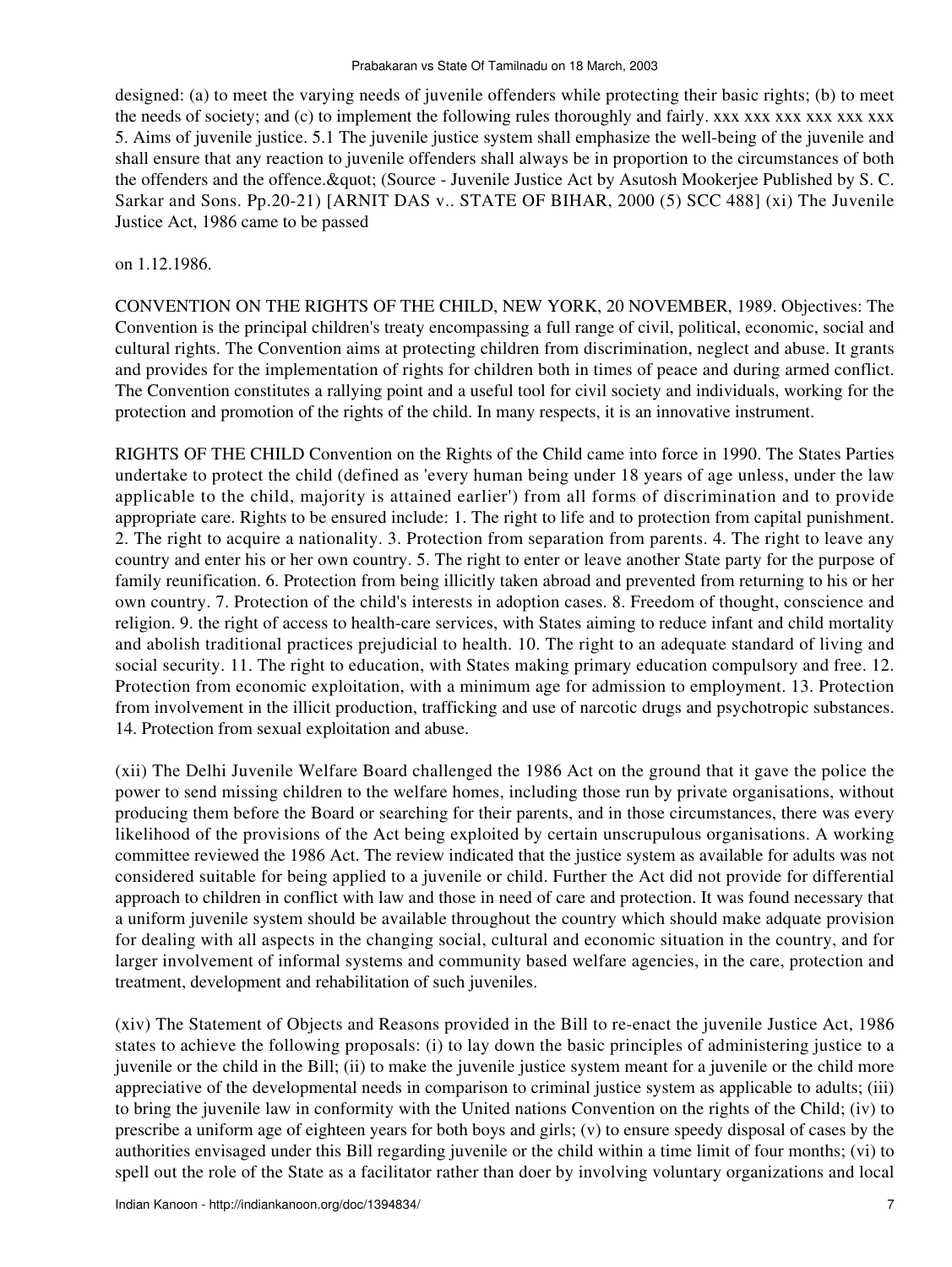bodies in the implementation of the proposed legislation; (vii) to create special juvenile police units with a humane approach through sensitisation and training of police personnel; (viii) to enable increased accessibility to a juvenile or the child by establishing Juvenile Justice Boards and Child Welfare Committees and Homes in each district or group of districts; (ix) to minimise the stigma and in keeping with the development needs of the juvenile or the child, to separate the Bill into two parts - one for juveniles in conflict with law and the other for the juvenile or the child in need of care and protection; and (x) to provide for effective provisions and various alternatives for rehabilitation and social reintegration such as adoption, foster care, sponsorship and aftercare of abandoned, destitute, neglected and delinquent juvenile and child.

10. Let us now refer to the provisions of the JJ ( $C\&amp;P<sub>C</sub>$ ) Act, 2000. It is stated that the Act is to consolidate and amend the law relating to juveniles in conflict with law and children in need of care and protection, by providing for proper care, protection and treatment by catering to their development needs, and by adopting a childfriendly approach in the adjudication and disposition of matters in the best interest of children and for their ultimate rehabilitation through various institutions established under this enactment.

The preamble runs as follows: Whereas the Constitution has, in several provisions, including clause (3) of Article 15, clauses (e) and (f) of Article 39, Articles 45 and 47, imposed on the State a primary responsibility of ensuring that all the needs, of children are met and that their basic human rights are fully protected; And whereas, the General Assembly of the United nations has adopted the Convention on the rights of the Child on the 20th November, 1989; And whereas, the Convention on the Rights of the Child has prescribed a set of standards to be adhered to by all State parties in securing the best interests of the child; And whereas, the Convention on the rights of the Child emphasises social reintegration of child victims, to the extent possible, without resorting to judicial proceedings; And whereas, the government of India has ratified the Convention on the 11th December, 1992; And whereas, it is expedient to re-enact the existing law relating to juveniles bearing in mind the standards prescribed in the Convention on the Rights of the Child, the United Nations Standard Minimum rules for the Administration of Juvenile Justice, 1985 (the Beijing Rules), the United Nations rules for the Protection of juveniles Deprived of their Liberty (1990), and all other relevant international instruments. The Act came into force w.e.f. 1.4.2001 vide G.S.R.117(E), dt.28.2.2 001.

Section  $2(c)$  says that the  $\&$ quot; Board $\&$ quot; means a Juvenile Justice Board constituted under Section 4. Section 2(g) defines " competent authority ", in relation to children in need of care and protection, a Committee and in relation to juveniles in conflict with law a Board. Section  $2(i)$  defines " guardian & quot;, in relation to a child, means his natural guardian or any other person having the actual charge or control over the child and recognised by the competent authority as a guardian in course of proceedings before that authority. Section  $2(k)$  says that  $\&$  quot; juvenile  $\&$  quot; or  $\&$  quot; child  $\&$  quot; means a person who has not completed eighteenth year of age. Section  $2(1)$  says that  $\&$  quot; juvenile in conflict with law & quot; means a juvenile who is alleged to have committed an offence. Section  $2(p)$  says that  $\&$ quot; offence $\&$ quot; means an offence punishable under any law for the time being in force. Section 2(q) says that "place of safety " means any place or institution (not being a police lock-up or jail), the person in-charge of which is willing temporarily to receive and take care of the juvenile and which, in the opinion of the competent authority, may be a place of safety for the juvenile. Section  $2(v)$  defines  $\&$ quot; special home $\&$ quot; as an institution established by a State Government or by a voluntary organisation and certified by that Government under Section 9. Section  $2(w)$  defines  $\&$  quot; special juvenile police unit & quot; as a unit of the police force of a State designated for handling of juveniles or children under Section 63. Section 2(y) states that all words and expressions used but not defined in the Act and defined in the Code of Criminal Procedure, 1973 (2 of 1974), shall have the meanings respectively assigned to them in that Code.

Section 3 deals with non obstante clause and the terms are as follows: " Continuation of inquiry in respect of juvenile who has ceased to be a juvenile Where any inquiry has been initiated against a juvenile on conflict with law or a child in need of care and protection and during the course of such inquiry the juvenile or the child ceases to be such, then, notwithstanding anything contained in this Act or in any other law for the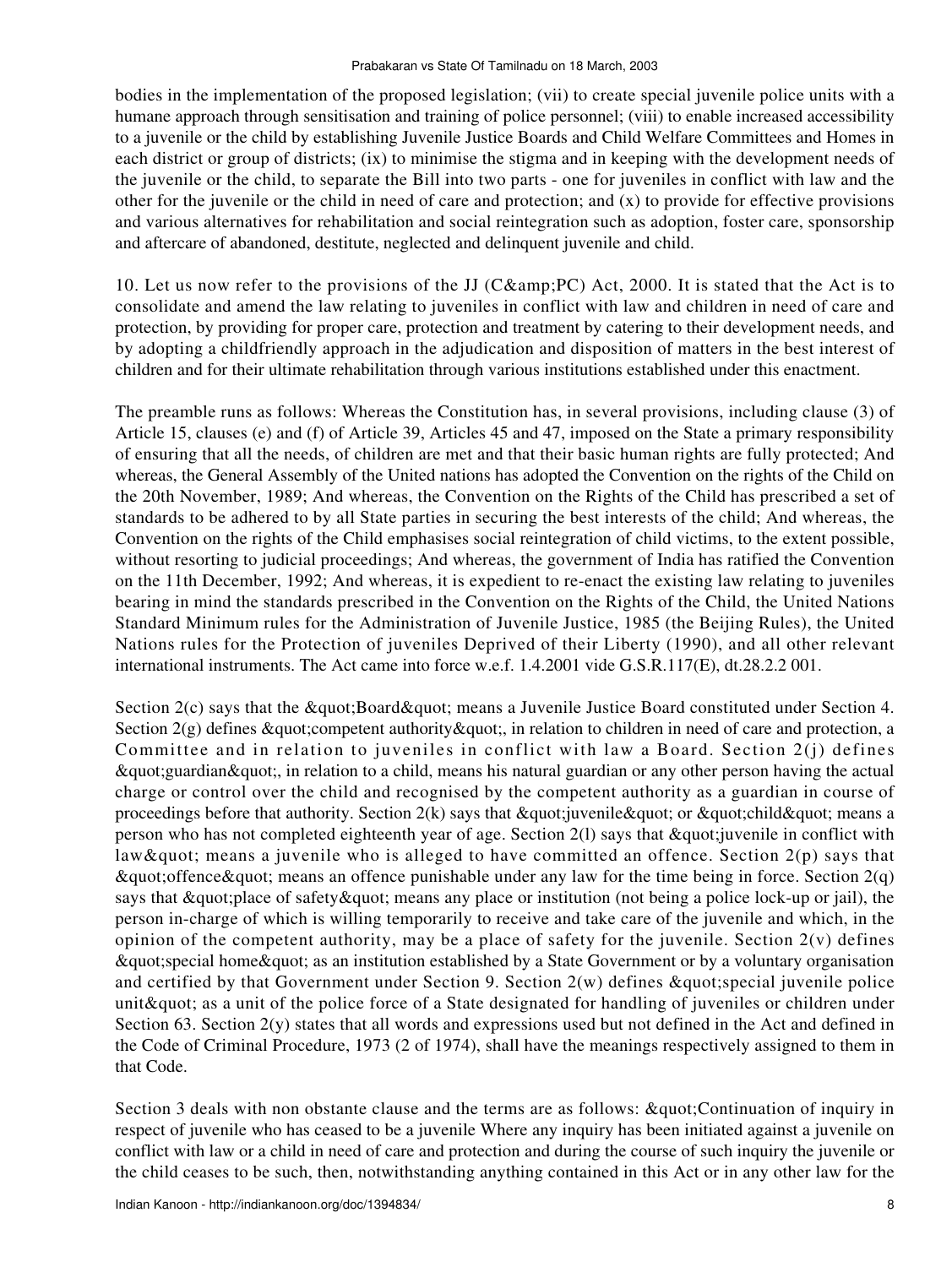time being in force, the inquiry may be continued and orders may be made in respect of such person as if such person had continued to be a juvenile or a child.  $\&$  quot;

Section 4 deals with Juvenile Justice Board and it runs as follows: (1) Notwithstanding anything contained in the Code of Criminal Procedure, 1973 (2 of 1974), the State Government may, by notification in the Official Gazette, constitute for a district or a group of districts specified in the notification, one or more Juvenile Justice Boards for exercising the powers and discharging the duties conferred or imposed on such Boards in relation to juveniles in conflict with law under this Act. (2) A Board shall consist of a metropolitan Magistrate or a Judicial Magistrate of the first class, as the case may be, and two social workers of whom at least one shall be a woman, forming a bench and every such bench shall have the powers conferred by the Code of Criminal Procedure, 1973 92 of 1974), or a metropolitan Magistrate or, as the case maybe, a Judicial Magistrate of the first class and the Magistrate on the Board shall be designated as the principal Magistrate. (3) No Magistrate shall be appointed as a member of the Board unless he has special knowledge or training in child psychology or child welfare and no social worker shall be appointed as a member of the Board unless he has been actively involved in health, education, or welfare activities pertaining to children for at least seven years. (4) The term of office of the members of the Board and the manner in which such member may resign shall be such as may be prescribed. (5) The appointment of any member of the Board may be terminated after holding inquiry, by the State Government, if (i) he has been found guilty of misuse of power vested under this Act, (ii) he has been convicted of an offence involving moral turpitude, and such conviction has not been reversed or he has not been granted full pardon in respect of such offence, (iii) he fails to attend the proceedings of the Board for consecutive three months without any valid reason or he fails to attend less than three-fourth of the sittings in a year.

It should be commented at this stage that according to Section 2(1)  $\&$  quot; Juvenile in conflict with law $\&$  quot; means a juvenile who is alleged to have committed an offence. Section 4 deals with constitution of Juvenile Justice Boards, notwithstanding any thing contained in the Code of Criminal Procedure, 1973. The State Government may constitute such Boards for a district or a group of districts specified in the notification for exercising the powers and discharged the duties conferred or imposed on them. The Board consists of a Metropolitan Magistrate or a Judicial Magistrate of the first class and two social workers of whom at least one, a woman, forming a Bench. Such Bench shall have the powers conferred by the Code of Criminal Procedure, 1973 on Metropolitan or a Judicial Magistrate who would be designated as Principal Magistrate. The prerequisites for a Principal Magistrate shall be special knowledge in child psychology or child welfare and for a social worker, with the seven years of active experience in health, education, or welfare activities pertaining to children.

Section 5 deals with " Procedure, etc., in relation to Board ". It runs as follows: (1) The Board shall meet at such times and shall observe such rules of procedure in regard to the transaction of business at its meetings, as may be prescribed. (2) A child in conflict with law maybe produced before an individual member of the Board, when the Board is not sitting. (3) A Board may act notwithstanding the absence of any member of the Board, and no order made by the Board shall be invalid by reason only of the absence of any member during any stage of proceedings: PROVIDED that there shall be at least two members including the principal magistrate present at the time of final disposal of the case. (4) In the event of any difference of opinion among the members of the Board in the interim or final disposition, the opinion of the majority shall prevail but where there is no such majority, the opinion of the principal Magistrate shall prevail.

Section 6 provides for " Powers of Juvenile Justice Board". It runs as follows: (1) Where a Board has been constituted for any district or a group of districts, such Board shall, notwithstanding anything contained in any other law for the time being in force but save as otherwise expressly provided in this Act, have power to deal exclusively with all proceedings under this Act relating to juvenile in conflict with law. (2) The powers conferred on the Board by or under this Act may also be exercised by the High Court and the Court of Session, when the proceeding comes before them in appeal, revision or otherwise.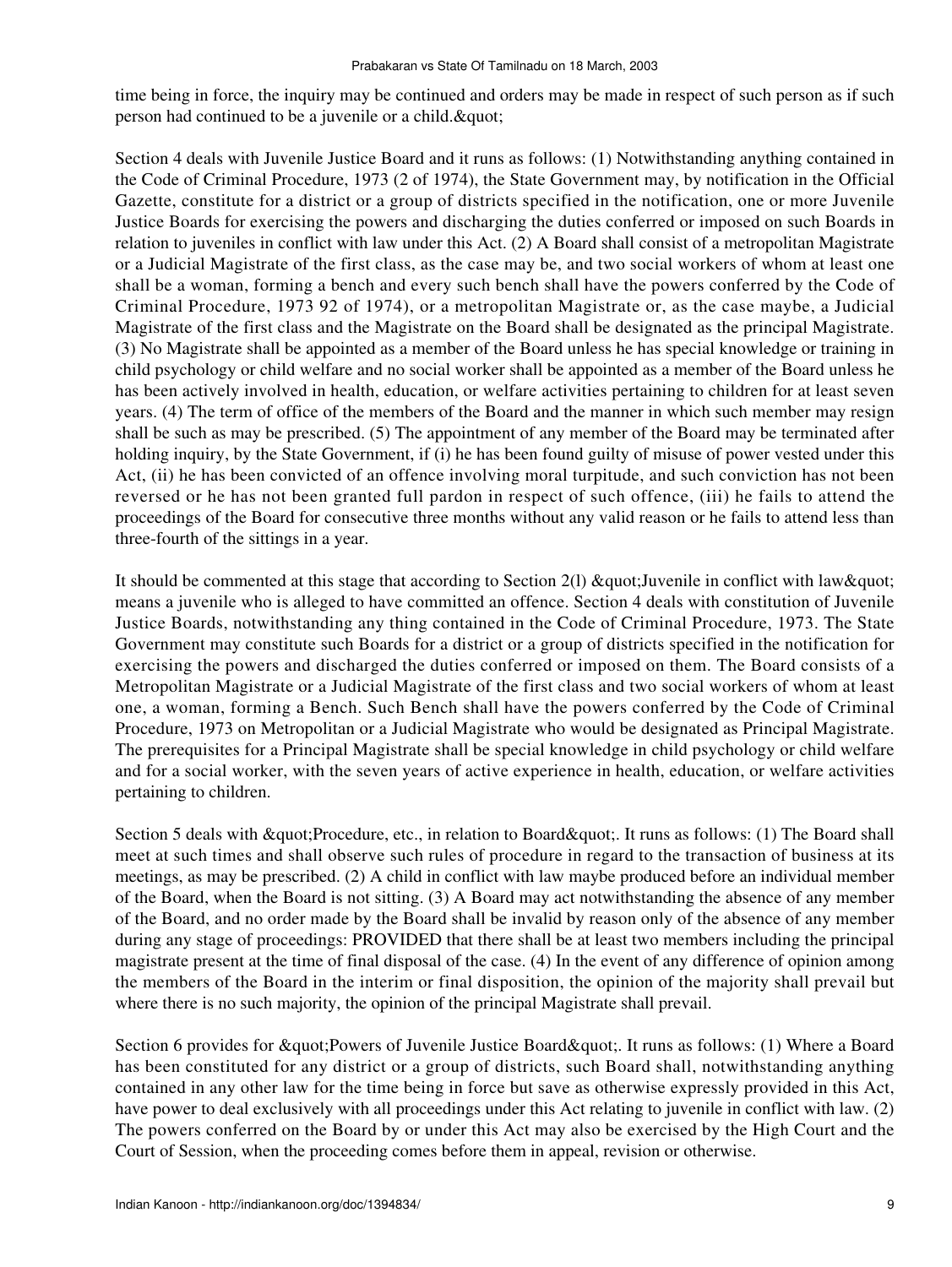Mr. Chandru, learned Senior Counsel, justifies the action taken by the Principal Sessions Judge, Krishnagiri, in dealing with the matter by referring to Section 6(2). The learned Senior Counsel particularly relies on the word " otherwise ". We will have occasion to consider that point later on. Section 7 provides for "Procedure to be followed by a Magistrate not empowered under the Act". It runs as follows: (1) When any Magistrate not empowered to exercise the powers of a Board under this Act is of the opinion that a person brought before him under any of the provisions of this Act (other than for the purpose of giving evidence), is a juvenile or the child, he shall without any delay record such opinion and forward the juvenile or the child and the record of the proceeding to the competent authority having jurisdiction over the proceeding. (2) The competent authority to which the proceeding is forwarded under sub-section (1) shall hold the inquiry as if the juvenile or the child had originally been brought before it. It is the duty of such Magistrate to forward the juvenile or the child to the competent authority. [MATADIN v.. STATE OF M.P., 1994 (3 ) CRIMES 510, ARNIT DAS v.. STATE OF BIHAR, AIR 2000 SC 2264 : 200 1 (7) SCC 657].

Section 8 deals with Observation Homes. Section 9 deals with Special Homes. Section 10 runs as follows:  $\&$ quot; Apprehension of juvenile in conflict with law (1) As soon as a juvenile in conflict with law is apprehended by police, he shall be placed under the charge of the special juvenile police unit or the designated police officer who shall immediately report the matter to a member of the Board. (2) The State Government may make rules consistent with this Act, (i) to provide for persons through whom (including registered voluntary organisations) any juvenile in conflict with law may be produced before the Board; (ii) to provide the manner in which such juvenile may be sent to an observation home. It requires that an apprehended juvenile in conflict with law shall be notified to a member of the Board and as per rules should be produced before the Board and sent to observation home.

Section 11 deals with Control of custodian over juvenile. The custodian shall be responsible for the juvenile maintenance. The juvenile shall continue in his charge for the period stated by competent authority, notwithstanding that he is claimed by his parents or any other person.

Section 12 deals with Bail of juvenile and it runs as follows: (1) When any person accused of a bailable or non-bailable offence, and apparently a juvenile, is arrested or detained or appears or is brought before a Board, such person shall, notwithstanding anything contained in the Code of Criminal Procedure, 1973 (2 of 1974) or in any other law for the time being in force, be released on bail with or without surety but he shall not be so released if there appear reasonable grounds for believing that the release is likely to bring him into association with any known criminal or expose him to moral, physical or psychological danger or that his release would defeat the ends of justice. (2) When such person having been arrested is not released on bail under sub-section (1) by the officer incharge of the police station, such officer shall cause him to be kept only in an observation home in the prescribed manner until he can be brought before a Board. (3) When such person is not released on bail under sub-section (1) by the Board it shall, instead of committing him to prison, make an order sending him to an observation home or a place of safety for such period during the pendency of the inquiry regarding him as may be specified in the order. The non obstante clause in Section (1) is significant.

It has been held in KAMIL v. STATE OF UTTAR PRADESH, 1994 Cri.LJ 1491, as follows: " A juvenile in conflict with law may be released on bail with or without surety but such release shall not be possible if there appear to be reasonable grounds for believing that such release is likely to bring him into association with any known criminal or expose him to moral, physical or psychological danger or his release would defeat the ends of justice. Welfare of the juvenile or child is the need of the day and the provisions contemplate a judicial officer with more sensitive approach oriented out look. & quot;

Section 13 deals with information to parent, guardian or probation officer. It runs as follows: Where a juvenile is arrested, the officer incharge of the police station or the special juvenile police unit to which the juvenile is brought shall, as soon as may be after the arrest, inform (a) the parent or guardian of the juvenile, if he can be found of such arrest and direct him to be present at the Board before which the juvenile will appear; and (b)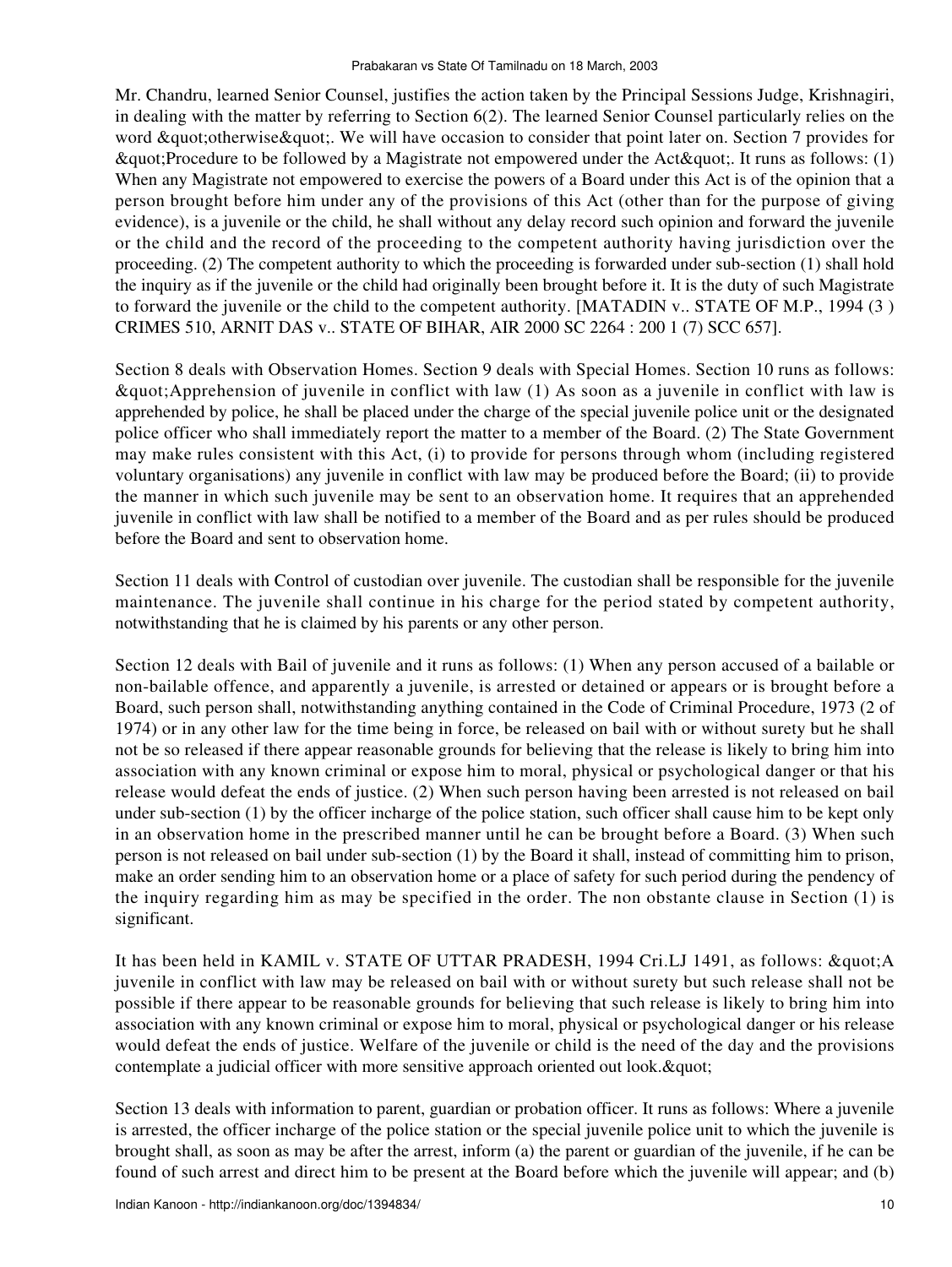the probation officer of such arrest to enable him to obtain information regarding the antecedents and family background of the juvenile and other material circumstances likely to be of assistance to the Board for making the inquiry.

Section 14 deals with inquiry by Board regarding juvenile. The Board is to hold the inquiry in accordance with the provisions of the Act and may make such order in relation to the juvenile as it deems fit. The inquiry, under this Section, to be completed within a period of four months from the date of its commencement, unless the period is extended by the Board having regard to the circumstances of the case and in special cases after recording the reasons in writing for such extension.

Section 15 deals with the order that may be passed regarding juvenile. It runs as follows:  $\&$ quot; $(1)$  Where a Board is satisfied on inquiry that a juvenile has committed an offence, then, notwithstanding anything to the contrary contained in any other law for the time being in force, the Board may, if it thinks so fit, (a) allow the juvenile to go home after advice or admonition following appropriate inquiry against and counselling to the parent or the guardian and the juvenile; (b) direct the juvenile to participate in group counselling and similar activities; (c) order the juvenile to perform community service; (d) order the parent of the juvenile or the juvenile himself to pay a fine, if he is over fourteen years of age and earns money; (e) direct the juvenile to be released on probation of good conduct and placed under the care of any parent, guardian or other fit person, on such parent, guardian or other fit person executing a bond, with or without surety, as the Board may require, for the good behaviour and well being of the juvenile for any period not exceeding three years; (f) direct the juvenile to be released on probation of good conduct and placed under the care of any fit institution for the good behaviour and well-being of the juvenile for any period not exceeding three years; (g) make an order directing the juvenile to be sent to a special home, (i) in the case of juvenile, over seventeen years but less than eighteen years of age for a period of not less than two years; (ii) in case of any other juvenile for the period until he ceases to be a juvenile: PROVIDED that the Board may, if it is satisfied that having regard to the nature of the offence and the circumstances of the case, it is expedient so to do, for reasons to be recorded, reduce the period of stay to such period s it thinks fit. (2) The Board shall obtain the social investigation report on juvenile either through a probation officer or a recognised voluntary organisation or otherwise, and shall take into consideration the findings of such report before passing an order. (3) Where an order under clause (d), clause (e) or clause (f) of sub-section (1) is made, the Board may, if it is of opinion that in the interests of the juvenile and of the public, it is expedient so to do, in addition make an order that the juvenile in conflict with law shall remain under the supervision of a probation officer named in the order during such period, not exceeding three years as may be specified therein, and may in such supervision order impose such conditions as it deems necessary for the due supervision of the juvenile in conflict with law: PROVIDED that if at any time afterwards it appears to the Board on receiving a report from the probation officer or otherwise, that the juvenile in conflict with law has not been of good behaviour during the period of supervision or that the fit institution under whose care the juvenile was placed is no longer able or willing to ensure the good behaviour and well-being of the juvenile it may, after making such inquiry as it deems fit, order the juvenile in conflict with law to be sent to a special home. (4) The Board shall while making a supervision order under subsection (3), explain to the juvenile and the parent, guardian or other fit person or fit institution, as the case may be, under whose care the juvenile has been placed, the terms and conditions of the order and shall forthwith furnish one coy of the supervision order to the juvenile, the parent, guardian or other fit person or fit institution, as the case may be, the sureties, if any, and the probation officer.  $\&$  quot;

Section 16 provides for order that may not be passed against juvenile. It runs as follows:  $\&$ quot; $(1)$ Notwithstanding anything to the contrary contained in any other law for the time being in force, no juvenile in conflict with law shall be sentenced to death or life imprisonment, or committed to prison in default of payment of fine or in default of furnishing security: PROVIDED that where a juvenile who has attained the age of sixteen years has committed an offence and the Board is satisfied that the offence committed is of so serious in nature or that his conduct and behaviour have been such that it would not be in his interest or in the interest of other juvenile in a special home to send him to such special home and that none of the other measures provided under this Act is suitable or sufficient, the Board may order the juvenile in conflict with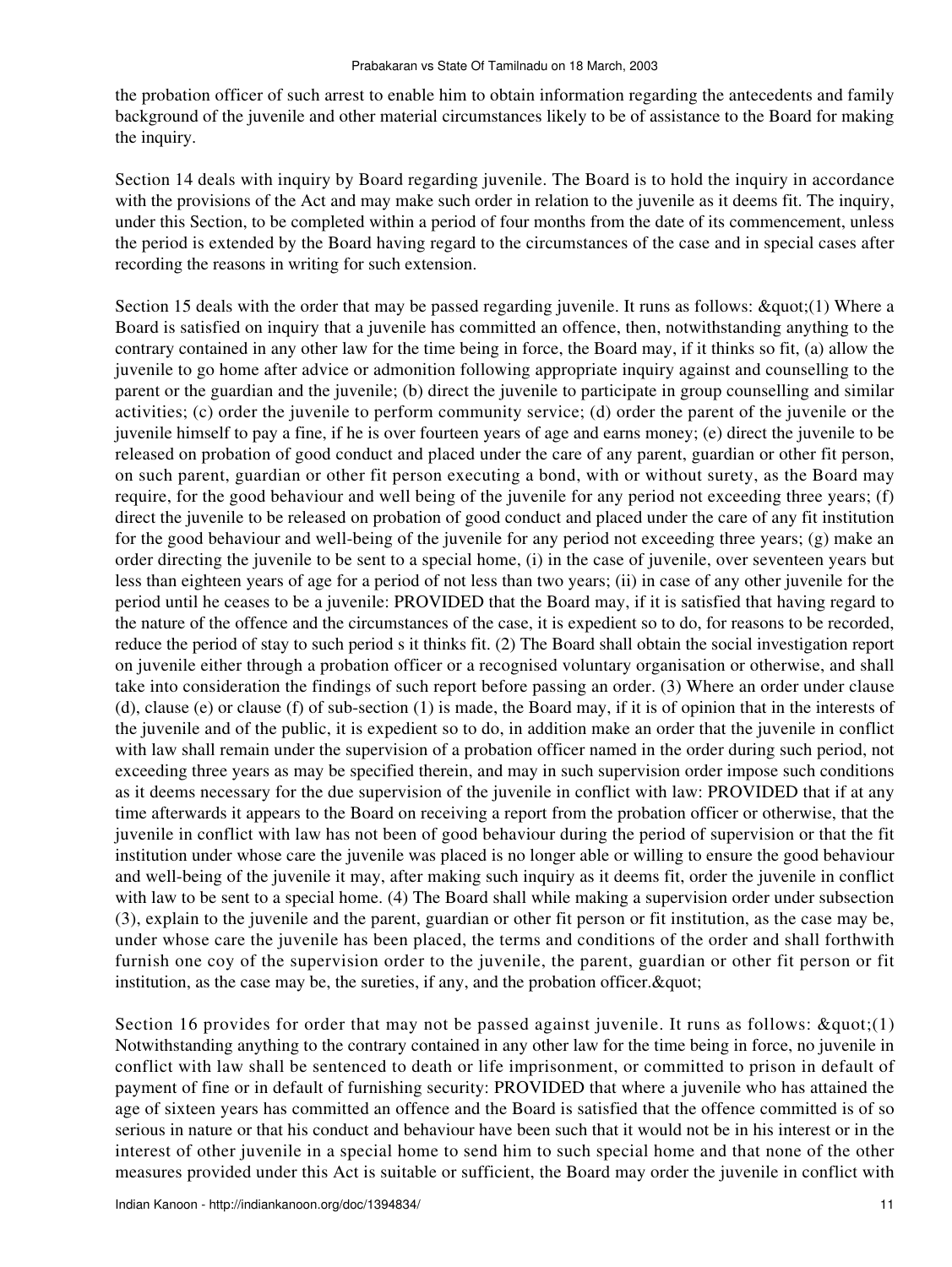law to be kept in such place of safety and in such manner as it thinks fit and shall report the case for the order of the State Government. (2) On receipt of a report from a Board under sub-section (1), the State Government may make such arrangement in respect of the juvenile as it deems proper and may order such juvenile to be kept under protective custody at such place and on such conditions as it thinks fit: PROVIDED that the period of detention so ordered shall not exceed the maximum period of imprisonment to which the juvenile could have been sentenced for the offence committed. & quot;

Section 17 provides that the proceeding under Chapter VIII of the Code of Criminal Procedure is not competent against juvenile. No proceeding shall be instituted and no order shall be passed against the juvenile under the said Chapter.

Section 18 provides that there shall be no joint proceeding of juvenile and person not a juvenile. This was held under the Bihar Children's Act in KUMAR SATYANAND v. STATE OF BIHAR, 1983 CRI.LJ 1532.

Section 19 provides for removal of disqualification attaching to conviction.

Section 20 provides for continuation of the proceedings pending in any court in any area on the date on which this Act comes into force in that area as if the Act had not been passed and if the court finds that the juvenile has committed an offence, it shall record such finding and instead of passing any sentence in respect of the juvenile, forward the juvenile to the Board which shall pass orders in respect of that juvenile in accordance with the provisions of this Act as if it had been satisfied on inquiry under this Act that a juvenile has committed the offence.

Under Section 21 publication of name, etc., of juvenile involved in any proceeding under the Act is prohibited. Any person contravening the said mandate shall be punishable with fine, which may extend to one thousand rupees. The idea in this Section is to provide for secrecy regarding identification of a juvenile by barring publicity, except for special reasons.

Section 22 provides for the procedure in respect of escaped juvenile. It contains a non obstante clause.

Section 23 deals with punishment for cruelty to juvenile or child

Section 24 relates to employment of juvenile or child for begging.

Section 25 deals with penalty for giving intoxicating liquor or narcotic drug or psychotropic substance to juvenile or child.

Section 26 deals with exploitation of juvenile or child employee.

Section 27 provides for the offences punishable under Sections 23, 24, 25 and 26 shall be congnizable.

Section 28 states that where an act or omission constitute an offence punishable under this Act and also under any other Central or State Act, then, notwithstanding anything contained in any law for the time being in force, the offender found guilty of such offences shall be liable to punishment only under such Act as provides for punishment which is greater in degree.

The offender in the context cannot refer to juvenile, but, only to persons committing offence against the juvenile.

CHAPTER III consists of Sections 29 to 39 and deals with CHILD IN NEED OF CARE AND PROTECTION. It is not necessary for us to deal with the same in the present context.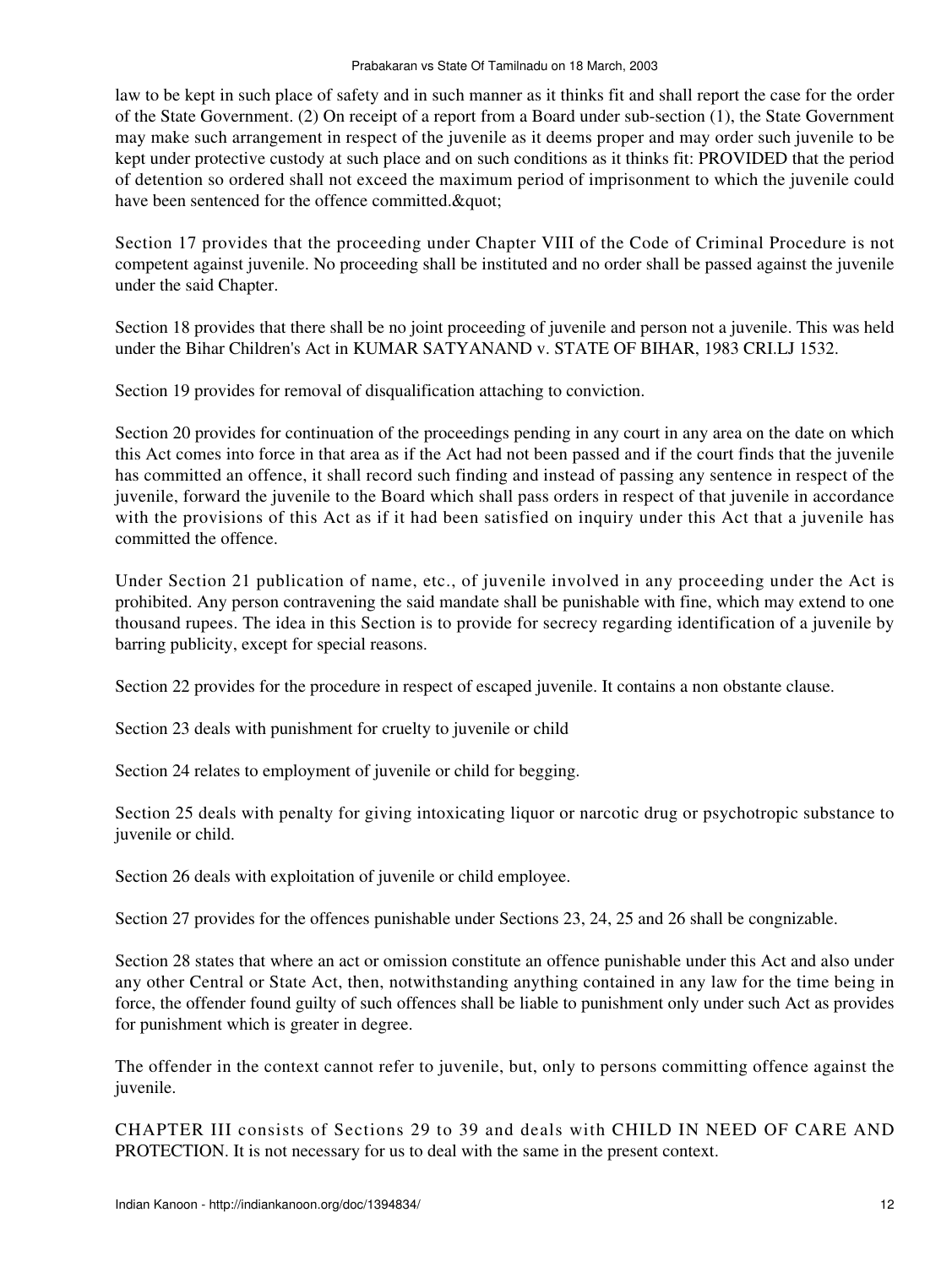CHAPTER IV deals with REHABILITTION AND SOCIAL REINTEGRATION. The relevant sections are 40 to 45. Section 40 deals with the process of rehabilitation and social reintegration.

Section 41 deals with adoption.

Section 42 deals with foster care.

Section 43 deals with sponsorship.

Section 44 deals with after-care organisation.

Section 45 provides for linkages and co-ordination between various governmental, non-governmental, corporate and other community agencies for facilitating the rehabilitation and social reintegration of the child.

CHAPTER V deals with MISCELLANEOUS matters. The relevant Sections are 46 to

70. Section 49, as already noted, provides that the order of a competent authority regarding the age of a child or juvenile shall be deemed to be the true age irrespective of any subsequent proof.

Section 52 provides for appeal to the Court of Sessions.

Section 53 provides for revision to the High Court. Section 64 provides as follows: Juvenile in conflict with law undergoing sentence at commencement of this Act In any area in which this Act is brought into force, the State Government or the local authority may direct that a juvenile in conflict with law who is undergoing any sentence of imprisonment at the commencement of this Act, shall, in lieu of undergoing such sentence, be sent to a special home or be kept in fit institution in such manner as the State government or the local authority thinks fit for the remainder of the period of the sentence; and the provisions of this Act shall apply to the juvenile as if he had been ordered by the Board to be sent to such special home or institution or, as the case may be, ordered to be kept under protective care under sub-section (2) of section 16 of this Act.

11. The highlights in a nutshell can be set out as follows: (a) to make the juvenile justice system more effective and appreciative after taking appropriate consideration of developmental needs of a child or a juvenile in comparison to criminal justice system as applicable to adults; (b) to prescribe a uniform age in respect of any person to be treated as juvenile or the child if he has not attained the age of 18 years in the case of a girl and also in the case of a boy; (c) to ensure speedy disposal of cases as enshrined under Article 2 1 of the Constitution of India, by the authorities as envisaged under the Act regarding the juvenile or the child within a time limit of 4 months; (d) to spell out the role of State as a facilitator rather than a doer by involving voluntary organisations and local bodies in the implementation of the new legislation; (e) provisions have been provided for fully ensuring the child or the juvenile in need of care and protection and the juvenile in conflict with law to be protected under the new Act; (f) to bring the juvenile law in conformity with the convention of the United Nations on the Rights of the Child under the Act; (g) to create special juvenile police units with a humane approach through sensitisation and training of police personnel; (h) to enable increased accessibility to a juvenile or child by establishing Juvenile Justice Boards, Child Welfare committees and homes; (i) to the juvenile justice system which has been made to provide for the juvenile in conflict with law on one hand and the juvenile or child in need of care and protection on the other hand; (j) for effective provisions and various alternatives for rehabilitation and social reintegration of the juvenile or the child, such as adoption, foster care sponsorship and aftercare of abandoned, destitute and neglected or delinquent juvenile or child. [Courtesy - The Juvenile Justice (Care and Protection of Children) Act, 2000 by K.S. VARMA]

12. It is now necessary to notice the historical background and the salient features of the POTA.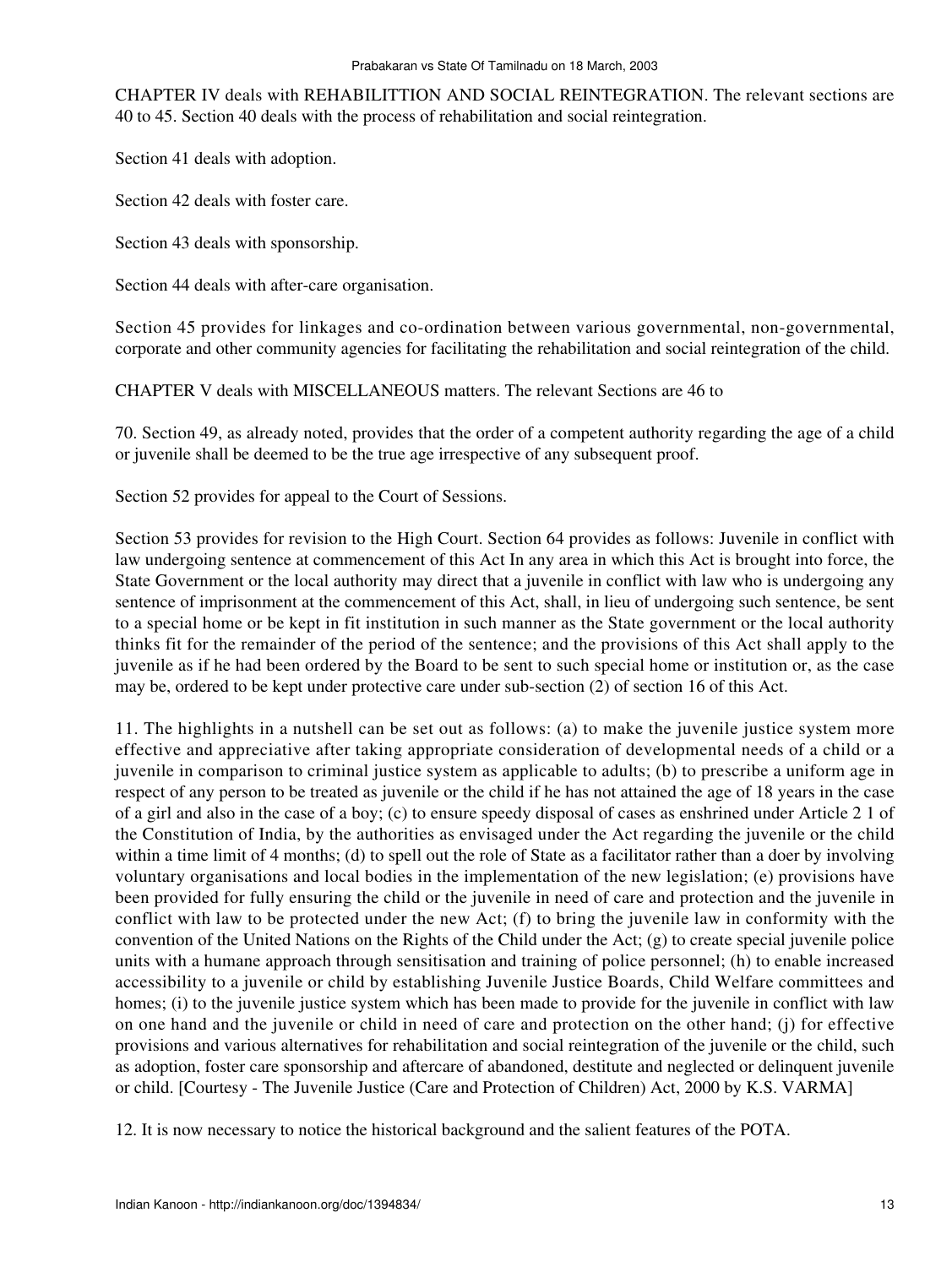Its earlier incarnation was the Terrorists and Disruptive Activities (Prevention) Act, 1985 (TADA for short). It was passed in the year 1985 in order to prevent and control terrorists and disruptive activities. It was thought that it would be possible to control the menace of terrorists within two years. Therefore, the life of the statute was restricted to two years. However, the object was not achieved. The terrorists activities continued unabated. The life of the 1985 Act was due to expire on 23.5.87, Ordinance 2/87 was promulgated by the President of India on 23.5.1987. It came into effect from 24.5.87 . Though some provisions were suitably modified in the ordinance, it was considered necessary to further strengthen the provisions, and therefore the TADA Act came to be passed and its life though initially was for four years, it was being extended from time to time. The Act was a penal statute. Its provisions were drastic. The confessional statements to a Police Officer, not below the rank of a Superintendent of Police, were made admissible in evidence. Provision was also made in regard to identification of an accused, who was traced through photographs. The provisions were a departure from the ordinary law since the common law was found to be inadequate and not sufficiently effective to deal with the special class of offenders indulging in terrorist and disruptive activities. The Act created a special forum for speedy disposal of such cases for raising presumption of guilt, placed extra restrictions in regard to the release of the offender on bail, and made suitable changes in the procedure with a view to achieve its objects.

The President of India promulgated the Prevention of Terrorism Ordinance, 2001, to make provisions for the prevention of and for dealing with terrorist activities and the matter connected therewith. Since the Parliament was not in session at that time and the President was satisfied that circumstances existed which rendered it necessary for him to promulgate the said Ordinance. However, the Prevention of Terrorism Bill to replace the said Ordinance could not be passed in the Parliament during the subsequent session because of attack on Parliament on 13th December, 2001 and subsequent adjournment of the session. To give continued effect to the provisions of the Prevention of Terrorism Ordinance, 2001, the President promulgated the Prevention of Terrorism (Second) Ordinance, 2001 on 30th December, 2001. To replace the said Ordinance with an Act of the Parliament, the Prevention of Terrorism Bill was introduced in the Parliament and the same was passed at the joint sitting of Parliament on 26th March, 2002, and was assented to by the President on 28th March,2002. It came on the Statute book as " THE PREVENTION OF TERRORISM ACT, 2002 (The POTA)". It places the onus of proving the innocence on the accused, thereby presuming guilt. One of the salient features of the Act is that confessions made to a police officer under certain conditions are admissible, which is a deviation from current Indian law, which allows confessions to be admitted as evidence only if they are repeated voluntarily in the court. As per the Act, terrorism includes acts committed with any lethal weapons. Under the Act, offences include inviting support for a terrorist organisation, addressing a gathering of terrorism sympathizers and assisting in arranging a meeting where support is expressed for a terrorist organisation or its activities. Under the provisions of the Act, suspects can be detained for three months without the charges being brought against them and three more months if allowed by a special judge and a police officer can ask the court to order samples of handwriting, fingerprints, footprints, bloods saliva, semen and hair of a suspect. Refusal to give sample will be considered against the accused in trial. The Act also provides some safeguards in order to avoid its misuse. As per the Act, confessions made to the police must be recorded within 48 hours before a magistrate, who will send the accused for medical examination if there is a complaint of torture and police officers can be prosecuted for abusing their authority and compensation can be paid to the victims and a legal representative of the accused can be present for part, but not all, of the interrogation. The provisions of the Act extend to the whole of India. The provisions of the Act also apply to citizens of India outside India, persons in the service of the government, wherever they may be and persons on ships and air-craft registered in India, wherever they may be. As per the provisions of this Act, any person who commits an offence beyond India which is punishable under this Act shall be dealt with according to the provisions of this Act in the same manner as if such act had been committed in India. The properties of terrorist organisation and their sympathisers can be seized even forfeited under the provisions of this Act.

13. Before attempting to find a satisfactory answer to Question No.2, it is necessary to have a look at what Courts have previously done when similar conflicts arose in the particular context of Children' s Acts and JJ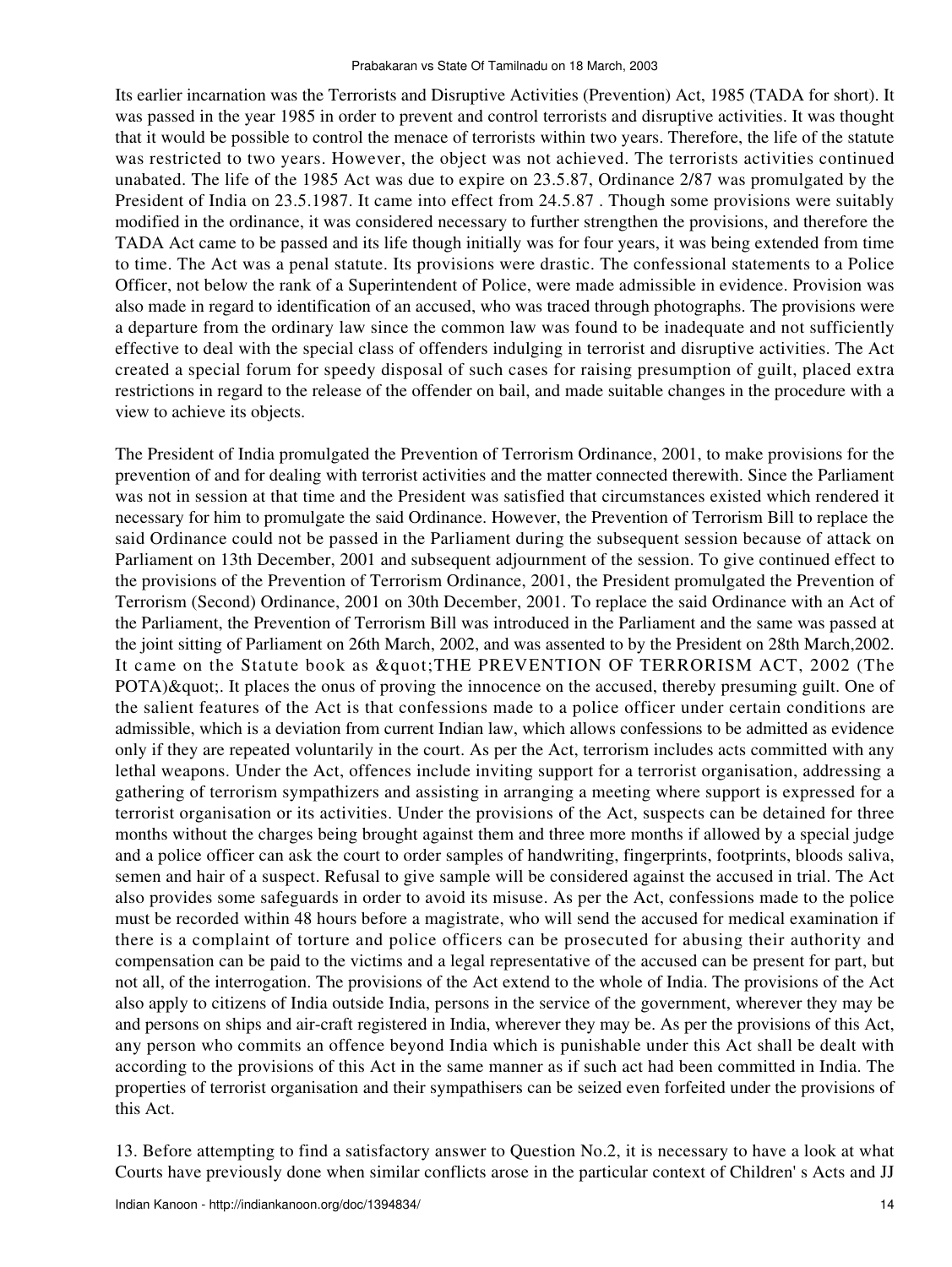## JUVENILE JUSTICE ACT/CHILDREN's ACT vs.. CODE OF CRIMINAL PROCEDURE, 1973.

In RAGHBIR vs.. STATE OF HARYANA [AIR 1981 SC 2037 : 1981 (4) SCC 210 : 1981 Cri.L.J. 1497] the accused was less than 16 years and thus a child within the meaning of S.2 (d) of the Haryana Children Act (14 of 1974) and he was accused of an offence under Section 302 Penal Code. He was entitled to the benefit of the Haryana Children Act. It was held that the trial and the conviction under the Cr. P.C. was illegal. In that case Haryana Children Act came into force on March 1, 1974 while the Criminal P.C., 1973 came into force on April 1, 1974. If there be any conflict between any provisions of the Act and the Code, in view of Article 254(1) of the Constitution, the provision of the Act repugnant to any provision of the Code will be void to the extent of repugnancy. The Supreme Court observed as follows: & quot; The purpose of the Haryana Legislature as well as of the Parliament in enacting the Haryana Children Act and the Central Children Act respectively was to give separate treatment to delinquent children in trial, conviction and punishment for offences including offences punishable with death or imprisonment for life. Section 27 of the Criminal P.C. is not 'a specific provision to the contrary' within the meaning of Section 5 of the Code; the intention of the Parliament was not to exclude the trial of delinquent children for offences punishable with death or imprisonment for life, inasmuch as S.27 does not contain any expression to the effect "notwithstanding anything contained in any Children Act passed by any State Legislature & quot;. Parliament certainly was not unaware of the existence of the Haryana Children Act coming into force a month earlier or the Central Children Act coming into force nearly fourteen years earlier. What S.27 contemplates is that a child under the age of 16 years may be tried by a Chief Judicial Magistrate or any Court specially empowered under the Children Act, 1 960. It is an enabling provision, and, has not affected the Haryana Children Act in the trial of delinquent children for offences punishable with death or imprisonment for life. Criminal Procedure appears in Item 2 of the Concurrent List of the Seventh Schedule of the Constitution. One of the circumstances under which repugnancy between the law made by the State and the law made by the Parliament may result is whether the provisions of a Central Act and a State Act in the Concurrent List are fully inconsistent and are absolutely irreconcilable. In the instant case it can be held that the relevant provisions of the Code and the Act can co-exist. Their spheres of operation are different. & quot; It was not as if the Parliament was not aware of the existence of the Haryana Children Act coming into force a month earlier or the Central Children Act coming into force nearly fourteen years earlier. What S.27 of the Act contemplates is that a child under the age of 16 years may be tried by a Chief Judicial magistrate or any Court specially empowered under the Children Act, 1960. It is an enabling provision and has not affected the Haryana Children Act in the trial of delinquent children for offences punishable with death or imprisonment for life. If two enactments are capable of co-existence, then Article 25 4 of the Constitution would not be attracted.

In DALJIT SINGH v.. STATE OF PUNJAB [1992 Crl.LJ 1051 : 1992 (2) CRIMES 142 : 1992(1) Cri.CC 516], it was held as follows:  $\&$ quot; Definitions given in s.2(e)(h) and (n) (of JJ Act, 1986) make it clear that when a juvenile has committed an offence (may be murder), he is called a delinquent juvenile. Delinquent juvenile might have committed any heinous crime, the matter can be inquired into and he can only be proceeded against under the Act. The Act protects a juvenile from the ordinary law to the extent that under S.3 of the act, when inquiry is taking place and he ceases to be a juvenile, he shall still be continued to be treated as a juvenile. Under S.5, a Juvenile Court is to be established by the State to exclusively act and proceed under the Act, completely disregarding the provisions of the Criminal P.C. Under S.7 it is said that notwithstanding anything provided in any other law, Juvenile Court shall have exclusive power to conduct proceedings against a Juvenile. Under S.18, a delinquent juvenile has to be released on bail in spite of the fact of having committed heinous crime of murder or rape. If he is not to be enlarged on bail, he is to be kept in safe custody/place as ordered under the Act. Punishment of death or life imprisonment has been statutorily prohibited against a delinquent juvenile under S.22 of the Act. From a combined reading of all these Sections along with other relevant provisions given in the Act, it is undoubtedly clear that juvenile Justice Act, 1 986 is a complete Code in itself and has sweepingly overriding effect on any other enactment of the State Legislature or Parliament viz, the Criminal P.C. Regarding inquiry/proceedings or a trial against a delinquent juvenile on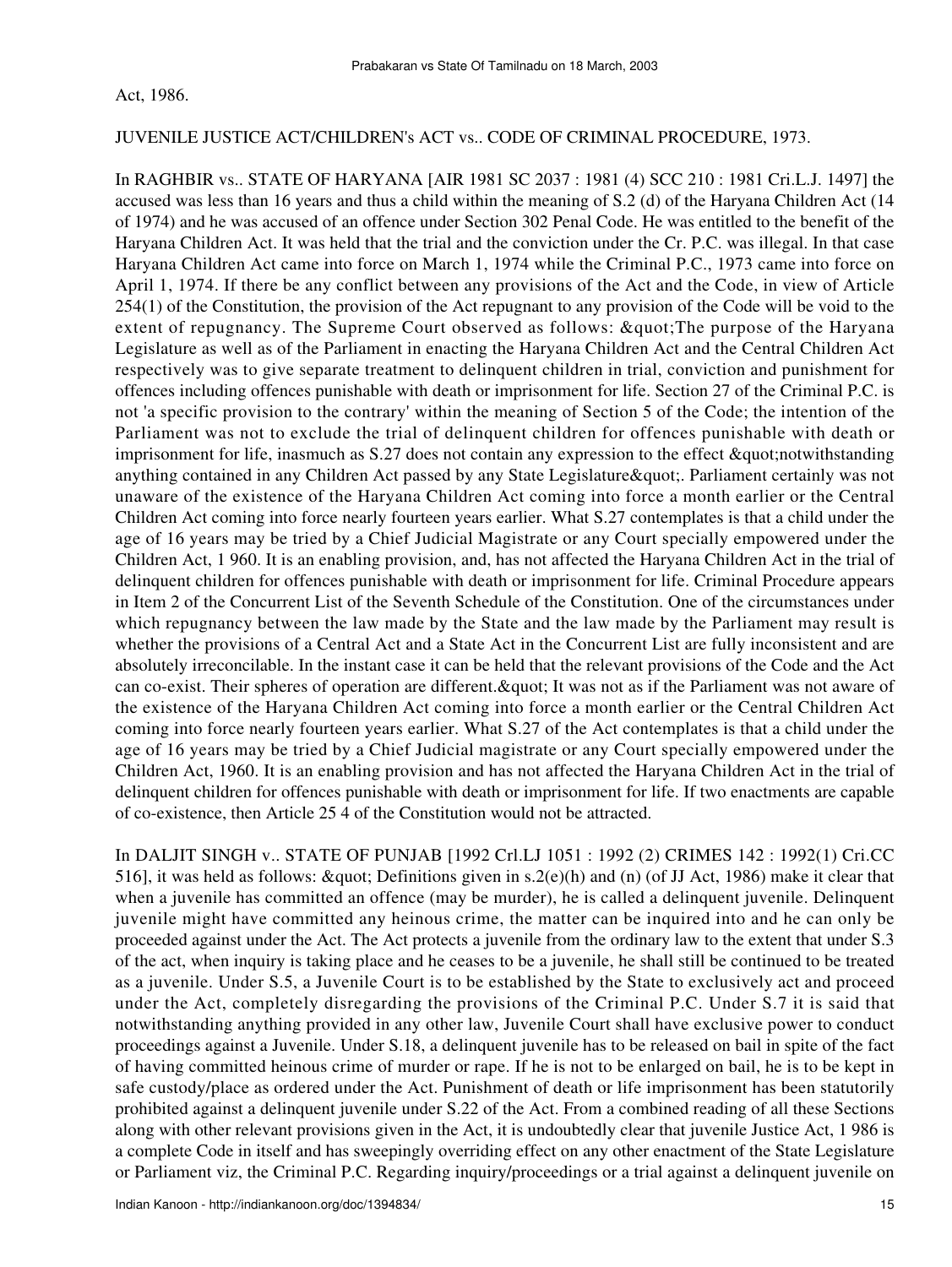any criminal charge. & quot;

JUVENILE JUSTICE ACT and NATIONAL SECURITY ACT, 1980. In PADMABATI DEI v.. DISTRICT MAGISTRATE, CUTTACK [(1995) 3 CRIMES 156 (Ori)], the Orissa High Court observed that Section 3 of the National Security Act, 1980, is the substantive and enabling provision for passing detention order. It refers to the terminology 'any person'. Section 2(d) defines the word 'person' which includes a foreigner also. In the absence of any exception a juvenile would be also a person within the meaning of National Security Act. Definition of the term 'person' as contained in Section 3(42) of the general Clauses act also does not support the case of the petitioner which defines the term 'person' as 'including any company or association or body of individuals whether incorporated or not'. There is no justification whatsoever to restrict the meaning of the term 'person' to a major or a non/juvenile. The primary purpose and object of the National Security Act is to apprehend certain variety of anti-social and subversive elements to insure that by their activities larger interests of the citizens and society are not imperilled. It is not meant to punish a man for having done something criminal in the past. Keeping the above object of the National Security Act in view, there is no reason to restrict its operation only to a major. Such an interpretation has the potentiality of defeating the object of the national Security Act. Therefore, any person, whether he is major or juvenile, would come within the net of the National Security Act, once the subjective satisfaction about the prejudicial activities referred to in Section 3, thereof is properly reached. Section 18(1) of the Act mandates that when any person accused of a bailable or non-bailable offence and apparently a juvenile is arrested or detained or appears or is brought before the Court, such person shall be released on bail (emphasis supplied) notwithstanding anything contained in the Cr PC or in any other law for the time being in force. Therefore, the law is certain that a juvenile or delinquent juvenile can never be remanded to custody much less committed to prison even from the earliest stage. On the other hand, he should be lodged in an observation home or place of safety pending further proceedings against him. The Orissa High Court appears to have reasoned that the word " detained & quot; contained under Section 18 does not denote that the word refers to detention under the preventive detention law. The word  $\&$  quot; detain $\&$  quot; has been not defined under the Juvenile law and word  $\&$ quot; detained $\&$ quot; in Section 18(1) cannot be read in isolation and will have to be read with reference to the whole provision of the Act.

TAMIL NADU PEVENTION OF DANGEROUS ACTIVITIES OF BOOT-LEGGERS, DRUG OFFENDERS, FOREST OFFENDERS, GOONDAS, IMMORAL TRAFFIC OFFENDERS AND SLUM GRABBERS ACT (14 OF 1982): In RAMACHANDRAN v.. THE INSPECTOR OF POLICE, MADRAS [1994 CRI.L.J. 3722] it has been held by a Division bench of the Madras High Court, as follows: " A child below 16 years cannot be termed as " goonda" within definition of S.2(b) of Tamil Nadu Prevention of Dangerous Activities of Boot-leggers, Drug offenders, Forest Offenders, Goondas, Immoral Traffic Offenders and Slum Grabbers Act (14 of 1982) and therefore, his detention under that Act would be unjustified. If a child, is detained as a goonda, he is exposed to every such thing which Juvenile Justice Act (1986) says he should not be exposed to. If he is branded as a goonda, in the sense that he has habitually committed or attempted to commit or abetted the commission of offences punishable under Chapter 16 or Chapter 17 or Chapter 22 of the Indian Penal Code, a habit, he can form only if after the commission of the first offence by him, he is not put to the care of a parent or home, as the Juvenile Justice Act has contemplated to protect him from evils of the society. Since a juvenile is always in a special custody and that custody is deliberately chosen by the Juvenile Justice Act, it is difficult to think that his delinquency will make him a habitual offender and a goonda in that sense. However, when young children are found by the law enforcement Authorities to be engaged in anti-social activities, it cannot be said that no action should be taken against them. There should be more prompt action than in the case of any adult offender, in the case of a juvenile. He should be taken to proper custody but for the purposes under the Juvenile Justice Act, the detaining Authorities - Authorities shall have the freedom to create a special home for juvenile delinquents and juvenile delinquents can be detained in such homes. ...., in view of Ss.21, 22 and 25 of Juvenile Justice Act, there can be no order, after conviction for any offence committed by a juvenile, to sentence him death or to imprisonment. A Juvenile cannot be committed to prison in default of payment of fine or in default of furnishing security. A juvenile cannot be treated as a habitual offender and cannot be called upon to furnish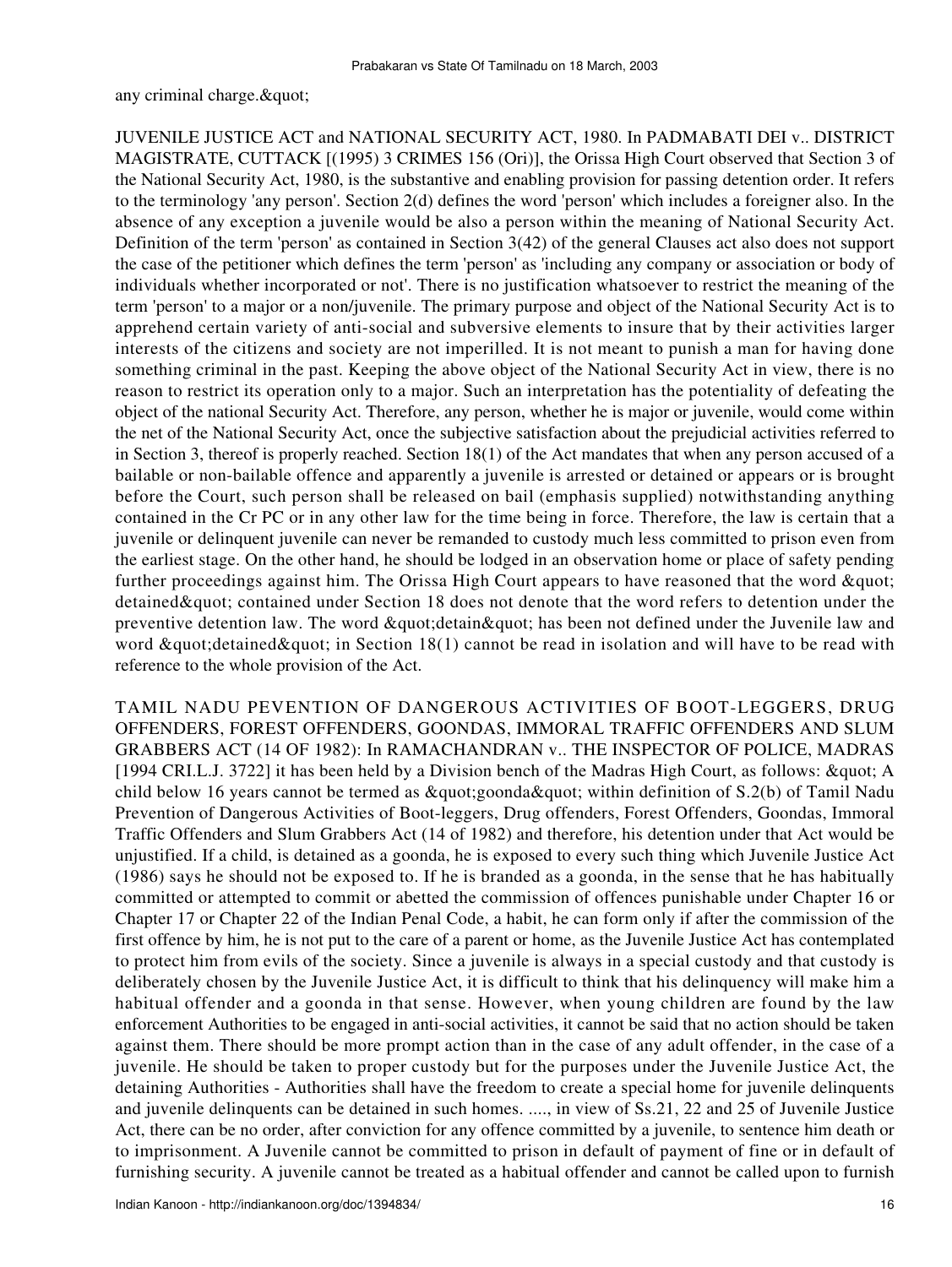security for good behaviour under S.110 of the Criminal P.C. He cannot thus, even for the purpose of security, be treated as a habitual offender. There is a provision under S.22 of the Juvenile Justice Act that a child, who has committed heinous offence of murder or rape or other serious offences, is required to be kept in safe custody at a place ordered by the State Government. This is a benefit intended for the children and they must receive it. Hence, a minor, below the age of 16 years, at the time of the commission of the antecedent offences, cannot be termed as a goonda, as defined under S.2(f) of the Tamil Nadu act, and cannot be subjected to preventive detention thereunder. & quot;

DECOITY AFFECTED AREAS ACT, 1983: In NANHU v.. STATE OF U.P. [1990 ALL.L.J. 496] the conflict between the two Acts - Juvenile Justice Act, 1986, and Dacoity Affected Areas Act (31 of 1983) was attempted to be resolved. The juvenile in that case was aged about 10+ years. The Sessions Judge rejected the bail on the ground that under S.10 of the Dacoity Affected Areas Act the bail cannot be granted unless no offence is made out. The learned Single Judge of the Allahabad High Court relied on Section 18 of the Juvenile Justice Act, 1986 and held that the non obstante clause in the section would override not only the provisions of Code of Criminal Procedure but also any other law in force. The special law, namely, Juvenile Justice Act, 1986, would prevail over the general law of S.10 of the Dacoity Affected Areas Act. The only ground on which bail could be refused under S.18 of the Juvenile Justice Act, 1986, being that the release was likely to bring the juvenile into association with any known criminal or exposing him to moral danger or that his release would defeat the ends of justice. In that case, no such ground was made out.

N.D.P.S. Act, 1985: In ANTARYAMI PATRA v.. STATE OF ORISSA [1993 CRI LJ 1908], PATNAIK, J. (Orissa) (as the learned Judge then was) dealing with provisions in Narcotic Drugs and Psychotropic Substances Act (61 of 1985) [ NDPS Act], vis-a-vis, JUVENILE JUSTICE ACT, 1986, held that a juvenile delinquent being accused of commission of an offence under the former Act cannot be released unless the pre-conditions contained in S.37 of the former Act are complied with, that this would be the result in view of S.18 of the Juvenile Justice Act, which provides that an accused shall not be released on bail if there appears reasonable grounds for believing that the release is likely to bring him into association with any known criminals or expose him to moral danger or that his release would defeat the ends of justice, and that what is to be noticed is that release of an accused involved in commission of an offence under the Narcotic Drugs etc. Act would defeat the ends of the justice and the drug traffickers would pursue their objective of drug trafficking through such juvenile delinquents. The learned Judge further observed as follows:  $\&$ quot; No doubt, S.18 of the Juvenile Justice Act made a general provision with regard to the right of a Juvenile delinquent to be released on bail irrespective of the offence committed by him, but the Narcotic Drugs Act is a special provision and in that special statute a further special provision has been made with regard to the pre-conditions to be satisfied for an accused being released on bail. Therefore, the said special provision of the special statute, namely S.37 of the Narcotic etc. Act, would override S.18 of the Juvenile Justice Act and, therefore, even in case of a juvenile delinquent involved in commission of an offence under the said Act, no bail can be granted until and unless the provisions of S.37 of the Narcotic etc. Act are complied with. No doubt, the Narcotic etc. Act was enacted earlier in point of time than the Juvenile Justice Act, but the special provision in relation to the bail by way of insertion of S.37 in the Narcotic Act came on the statute book by Act 2 of 1989 and the Statement of Objects and Reasons of the said amendment indicates that the Parliament thought it appropriate to make stringent provision in respect of an accused being released on bail to meet the challenge arising from drug trafficking. & quot; Therefore, the said provision contained in S.37 of the Narcotic Drugs and Psychotropic Substances Act would override the earlier general provision of S.18 of the Juvenile Justice Act and consequently, a juvenile delinquent being accused of commission of an offence under the former Act cannot be released unless the pre-conditions contained in S.37 of the former Act are complied with.

The learned Judge has referred to some of the decisions of the Supreme Court and English Courts: In NARCOTICS CONTROL BUREAU v.. KISHANLAL [AIR 1991 SC 558 : 1 991 Cri.L.J. 654] it has been held that the provisions of S.37 with its non obstante clause should be given its due meaning and it is intended to restrict the power to grant bail. The Supreme Court went to the extent of observing that where there would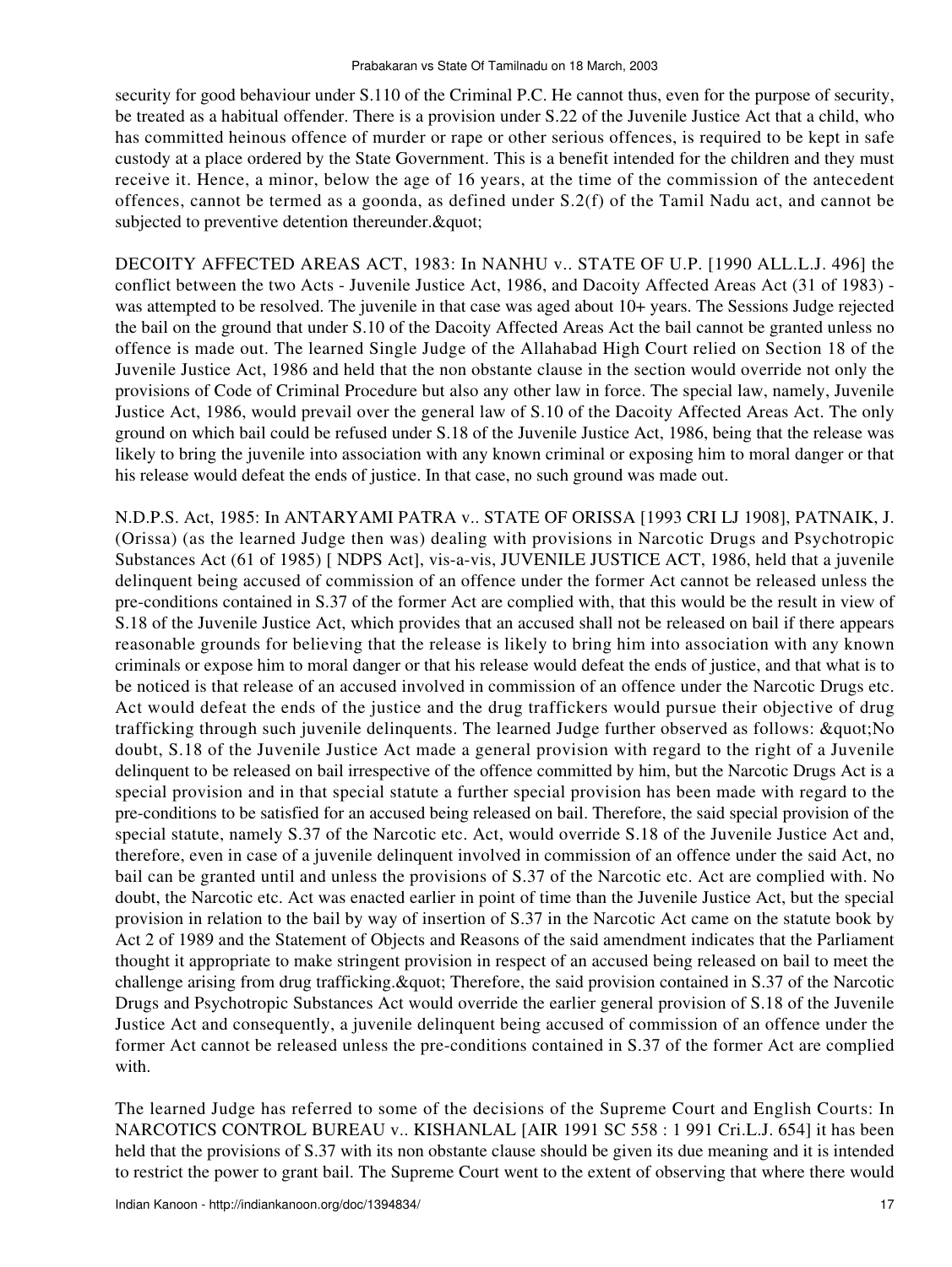be inconsistency between S.439 of the Code of Criminal Procedure and S.37 of the NDPS Act, S.37 prevails and ultimately observed that the power to grant bail under any of the provisions of the Criminal Procedure Code should necessarily be subject to the conditions mentioned in S.37 of the NDPS Act and even the High Court's power under S.439 of the Code of Criminal Procedure is also subject to S.37 of the NDPS Act. While coming to such a conclusion, the learned Judges have borne in mind the fact that the NDPS Act is a special enactment and was enacted with a view to making a stringent provision for the control and regulation of operations relating to narcotic drugs and psychotropic substances. The learned Judge has however mentioned that in the case decided by the Supreme Court, the question of a juvenile delinquent being involved in commission of an offence under the NDPS Act and his rights to be dealt with under S.18 of the Juvenile Justice Act had not come up for consideration. The learned Judge also noticed that the NDPS Act is a penal statute and therefore has to be construed strictly. He relied on the judgment of the Privy Council in THE GAUNTLET, (1872) LR PC 184. The learned Judge further observed that when two Acts are enacted in the same field, one dealing with general law and the other dealing with the special law, then in case of inconsistency between the two, the special law will prevail. When two enactments are passed one later than the other, then it becomes a business for the Courts to consider the exact effect of the latter enactment upon the earlier enactment to see whether they can wholly or in part stand together. Where one statute enacts something in general terms, and afterwards another statute is passed on the same subject, which, although expressed in affirmative language, introduces special conditions and restrictions, the subsequent statute will usually be considered as repealing by implication the former, for affirmative statutes introductive of a new law do imply a negative. The extent of which special Acts are held to override the general law or create exception depends upon the terms of the statute in question. This decision cannot be held to be good law any longer because of the decision of the Supreme Court in RAJSINGH v.. STATE OF HARYANA, 2000 (6) SCC 759. In the case before the Supreme Court the appellant was born on 9.12.1974 as per certificate issued by the Board of School Education which stood reaffirmed by another certificate produced before the Court. The appellant was convicted for an alleged occurrence stated to have taken place on 22.5.1990 when he was a juvenile. The conviction was under Section 20 of NDPS Act. The Supreme Court held that the appellant was a juvenile being less than 16 years of age at the time of the occurrence and therefore trial should have been held by Juvenile Court. The appellant having been tried by sessions Court, the Supreme Court set aside the conviction and sentence imposed upon the appellant and directed that the appellant should be dealt with in accordance with the provisions of the JJ Act.

MATADIN v.. STATE OF M.P. [1994(3) CRIMES 510] was a case where bail application was filed by the petitioner claiming to be 15 years of age. He had been arrested for cultivating cannabis plants. It was held that

the provisions of Juvenile Justice Act over rode the provisions of NDPS Act, that irrespective of section 36A of NDPS Act, a juvenile has to be dealt with under Juvenile Justice Act.

TADA ACT, 1987: SHRI JAGADISH BHUYAN v.. STATE OF ASSAM [1992 CRI.L.J. 3194] ( Gauhati) wherein it has been held that although, both the Juvenile Justice Act 1986 - and TADA(P) Act are special Acts, S.25 of the TADA(P) Act contains a non obstante clause with a view to give TADA(P) Act in case of conflict, an overriding effect over the provisions in any enactment or instrument mentioned in the non obstante clause. In the reasoning of the Bench, under the TADA(P) Act the terrorism has been treated as a special criminal problem, that the Act creates a new class of offences called " Terrorist Act and Disruptive Activity & quot; which are to be tried exclusively by a special Court called Designated Court by providing special procedure for trial of such offences, and that when the language of S.25 of the TADA(P) Act is so clear, it could not be said that TADA(P) Act could not overrode the Juvenile Justice Act (1986).

SCHEDULED CASTES & amp; SCHEDULED TRIBES (PREVENTION OF ATROCITIES) ACT, 1989: In re: SESSIONS JUDGE, KALPETTA [1995 Cri.L.J.330] (Kerala) a Bench of the Kerala High Court in dealing with an apparent conflict between the two Acts, namely, Juvenile Justice Act, 1986 and Scheduled Castes and Scheduled Tribes (Prevention of Atrocities) Act, 1989, as to which would prevail over the other, held that the provisions of latter Act would have no over riding effect over the provisions of 1986 Act, and that Juvenile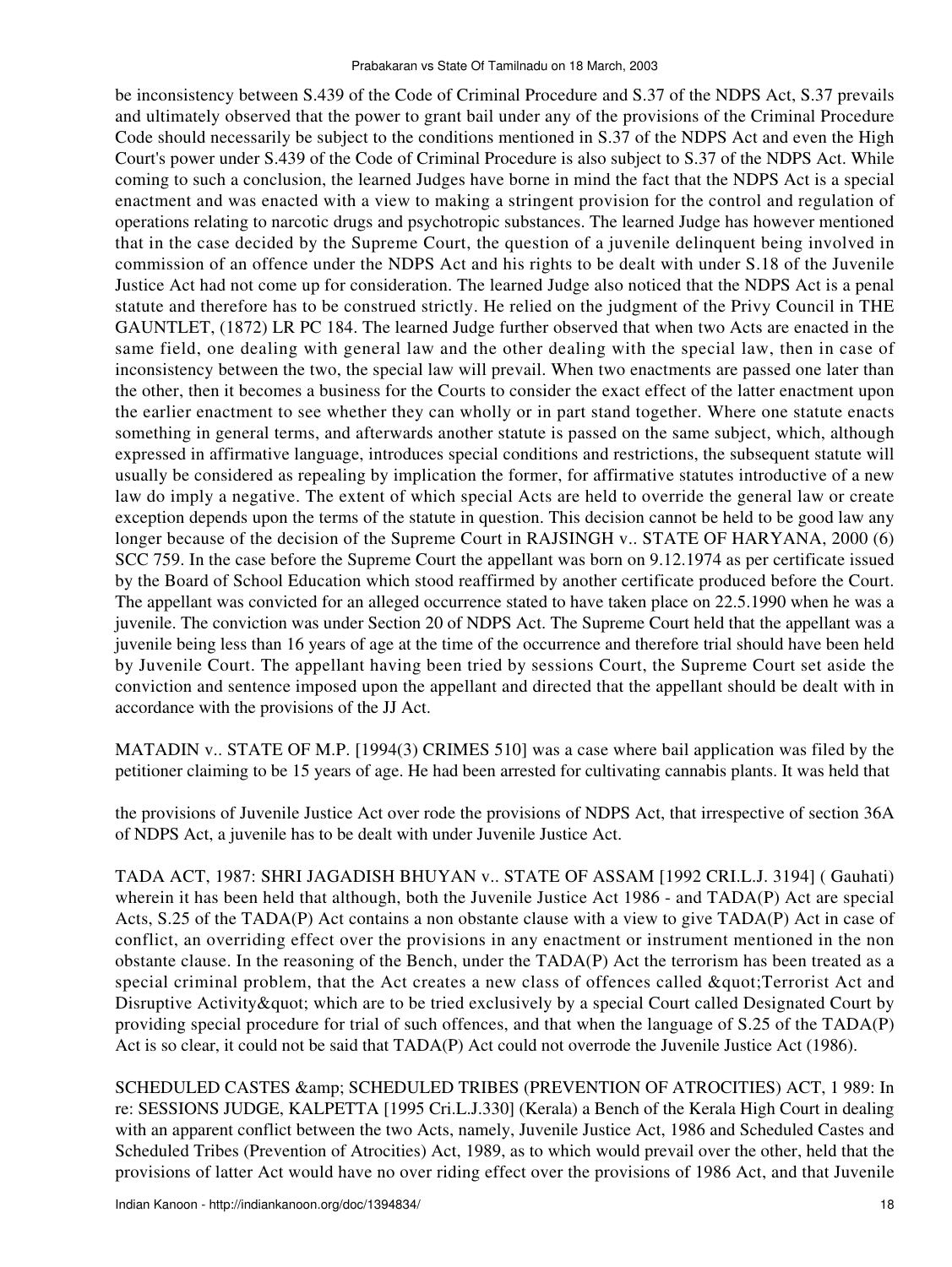offender should be dealt with by Juvenile Court established under 1986 Act. That was a case where the Juvenile aged below 15 years stood charged with offence punishable under Sections 450, 376, and 506 (ii) of the Penal Code and also under Section 3( i)(xii) of the Scheduled Castes and Scheduled Tribes (Prevention of Atrocities) Act, 1989. The Bench referred to the decision of the Orissa High Court in ANTARYAMI PATRA v.. STATE OF ORISSA [1993 CRI LJ 1908] (already referred to) and held in para 9 of its judgment, as follows: " The 1989 Act was enacted to check and deter crimes against the members of the Scheduled Caste and Scheduled Tribe communities committed by non-Scheduled Castes and non-Scheduled Tribes. The provisions of the 1989 Act aim at giving protection to the members of the Scheduled Caste and Scheduled Tribe communities against whom atrocities are being committed. A reading of the provisions of 1989 Act will show that the Act was concerned with the victims of the crimes. It is not concerned with the offenders who perpetrate crimes against the members of the Scheduled Castes and Scheduled Tribes. In order to protect the victims, Section 20 was enacted, giving an overriding provision vis-a-vis the provisions contained in all the existing enactments. That overriding power, according to us, cannot be extended to nullify the provisions contained in the 1986 Act, which deals with juveniles who are offenders. The 1989 Act is not concerned with the offenders. So it cannot have any impact on 1986 Act which is concerned with juvenile offenders. The 1986 Act is a special enactment which deals with juvenile offenders. The provisions of that Act cannot be nullified by the 1989 Act which deals with an entirely different field. In this view we hold that the 1989 Act cannot override the provisions of the 1986 Act which specifically deal with juvenile offenders. & quot; The Kerala Bench ultimately held that the provisions contained in the Scheduled Castes and Scheduled Tribes (Prevention of Atrocities) Act will not have any over-riding effect over the provisions contained in Juvenile Justice Act, 1986.

In GOPINATH GHOSH v.. STATE OF WEST BENGAL [AIR 1984 SC 237 : 19 84 (Supp) SCC 228] one Gopinath Ghosh was convicted by the Additional Sessions Judge along with two others under Section 302 r/w Section 3 4 of the Indian Penal Code for having committed murder of one Rabi Ghosh. It was alleged that he had caused an injury with a fala which landed on the left side chest below the neck of the deceased. It was urged before the Supreme Court that on the date of the offence, i.e. on 19.8.1974, the appellant was aged below 18 years and therefore a 'child' within the meaning of the expression in the West Bengal Children Act, 1959, and therefore, the Court had no jurisdiction to sentence him to suffer imprisonment after holding a trial. The Supreme Court framed an issue for determination: What was the age of the accused Gopinath Ghosh (appellant) on the date of the offence for which he was tried and convicted? and remitted the issue to the Sessions Judge to certify the finding after giving an opportunity to both sides. Liberty was also reserved with the Sessions Judge to send accused Gopinath Ghosh to Chief Medical Officer to ascertain the age. The Sessions Judge certified his finding that the appellant was aged between 16 and 17 years on the date of the offence. The West Bengal Children Act provided for a certain procedure in the case of juvenile delinquent. Section 24 of the said Act starts with a non obstante clause which takes away the jurisdiction of the court to impose a sentence of death on a juvenile delinquent as well as the power to impose sentence of imprisonment or commitment to prison in default of payment of fine or in default of furnishing security on a juvenile delinquent. There is a proviso to subclause (2) of Section 24 which would enable the court to impose a sentence of imprisonment on a juvenile delinquent, if the conditions therein prescribed are satisfied with an obligation on the court to report the case to the State government and direct the juvenile delinquent to be detained in such custody as it may think fit. Section 25 provides for inquiry by court regarding juvenile delinquents. It reads as under:  $\&$  quot; Where a child having been charged with an offence appears or is produced before a court, the court shall hold the inquiry in accordance with the provisions in the Code of Criminal Procedure, 1898, for the trial of a summons case. Section 26 confers power on the court enabling it to pass orders regarding juvenile delinquents as therein mentioned. Section 4 confers power on the State Government to establish juvenile courts by a notification to be issued in that behalf. Section 5 provides that the powers conferred on courts by the Act shall be exercised amongst others where a juvenile court is not established by a Court of Session. Section 6 provides that when a child is brought before a magistrate or court not empowered to pass an order under the Act, such Magistrate or court shall forward the child to the nearest juvenile court or other court or Magistrate having jurisdiction. Thus, in the case before the Supreme Court, the position was that where a juvenile delinquent was arrested, he/she had to be produced before a juvenile court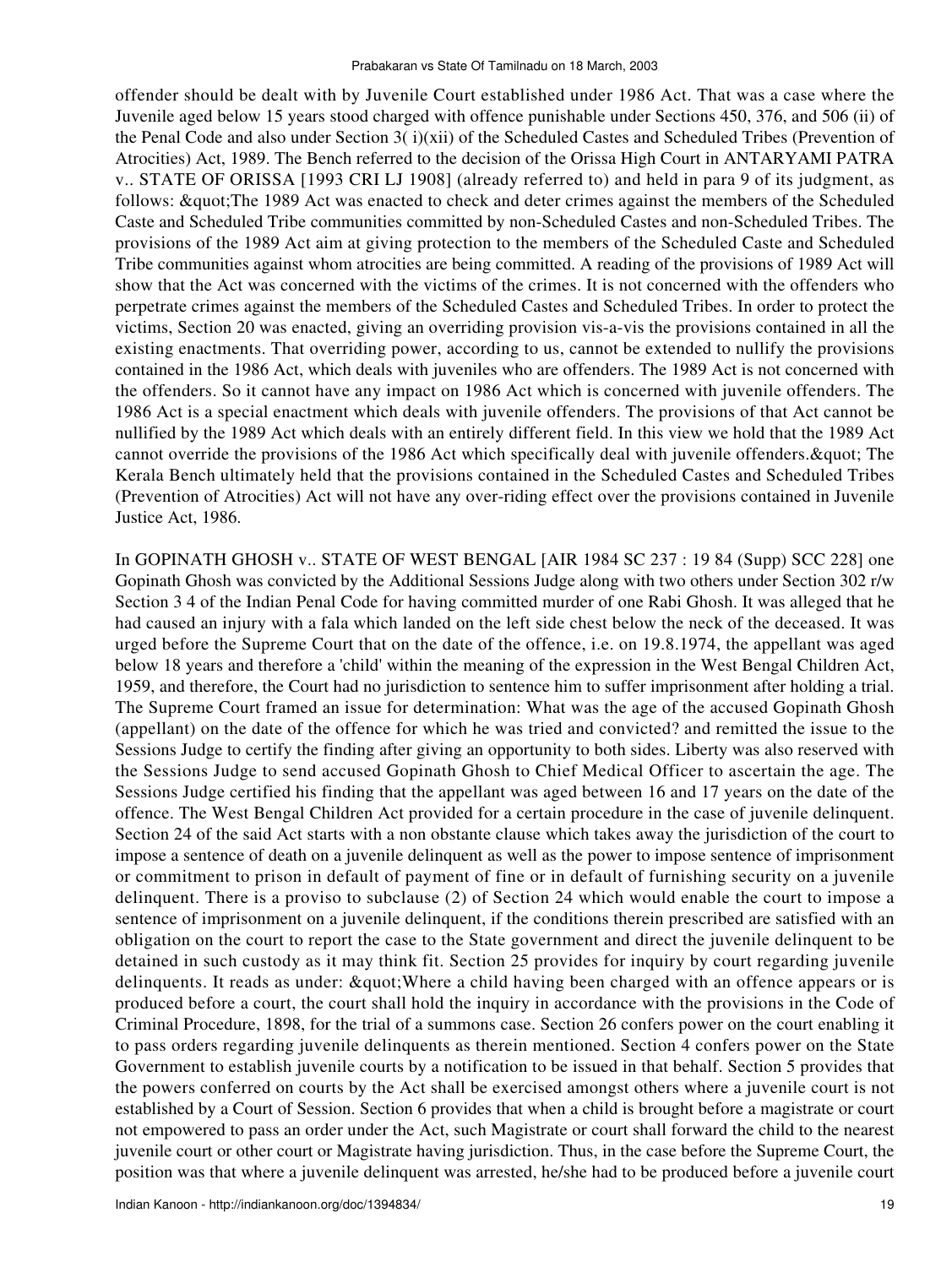and if no juvenile court was established for the area, amongst others, the Court of Session would have powers of a juvenile court. Such a juvenile delinquent ordinarily had to be released on bail irrespective of the nature of the offence alleged to have been committed unless it was shown that there appears reasonable grounds for believing that the release was likely to bring him under the influence of any criminal or expose him to moral danger or defeat the ends of justice. Section 25 forbids any trial of a juvenile delinquent and only an inquiry could be held in accordance with the provisions of the Code of Criminal Procedure for the trial of a summons case and the bar of Section 24 which had been given an overriding effect as it opened with the non obstante clause took away the power of the Court to impose a sentence of imprisonment unless the case fell under the proviso. The Supreme Court allowed the appeal, set aside the sentence of conviction for an offence under Section 302 IPC, and remitted the matter to the magistrate for disposal.

In KRISHNA BHAGWAN v.. STATE OF BIHAR [AIR 1989 PATNA 217] it was held as follows: "The Juvenile Justice Act is a solemn promise by the present to the future. Those who are charged with the statutory duty must not fail. Obedience to law by all concerned alone shall ensure justice to delinquent children. From bare reference to various provisions of the Bihar Children Act (1982) and the Juvenile Justice Act (53 of 1986) it is apparent that extraordinary procedure has been prescribed for enquiring the offence alleged to have been committed by a child/juvenile and punishment hereof. The basic approach appears to be curative instead of punitive. Even the Penal Code, which was framed more than a century ago, had taken note of the age factor in respect of persons committing offences which is evident from Ss.82 and 83 of the Penal Code. In olden days every home was a 'child care home'. Every home protected their child, every child was cared for, looked after, educated and made to live as a proud citizen of the country. Those were the days now petrified in the myths, folklores and songs of the past. When people started living low shrouded with mixture of ignorance, deprivation and subjugation, every home suffered and children suffered most. Independent India inherited with its glorious past liabilities of decades of servitude and the responsibility to lit the dark abyss of future. And who represented the future? Children who alone go into it, live smoothen and stream roll the rough roads, through which the country has to march ahead.  $\&$  quot; Even if the charges against the children are established, a very liberal approach has been provided in respect of punishment for such offences in the Juvenile Justice Act. Different sections put a strict bar on the child/juvenile being sent to jail custody either before an enquiry or after the conclusion of the enquiry in respect of the offence alleged or proved to have been committed. Even if such a child has committed a murder or a rape, in view of S.22, neither he can be sentenced to death nor to imprisonment. It is true that in many cases the offences committed by such delinquent children may be shocking to the conscience and their conduct and behaviour may be abhoring but section 22 is quite conscious of such situations. Still it provides for keeping the delinquent child/juvenile accused of such serious offences, in safe custody at a place ordered by the State government. This benefit has to be extended not only to an accused who is a child/ juvenile at the time of the commencement of the enquiry and has continued as such till the conclusion of the enquiry, but even to an accused who has ceased to be a child/juvenile during the pendency of the enquiry. The same view has been taken by a Full Bench of Calcutta High Court in the case of DILIP SAHA v. STATE OF WEST BENGAL, AIR 1978 Cal 529. "But, gradually with the sweeping social and economic changes together with the rapid progress of sciences dealing with the social circumstances and behaviour, punitive and deterrent criminal justice has been replaced by a predominantly reformative approach to the offenders giving consideration to their personal and social characteristics. & quot;

In ABDUL MANNAN v.. STATE OF WEST BENGAL [AIR 1996 SC 905 : 1996 (1) SCC 665] the appellants were charged for various offences including the offence of murder punishable under Section 302, IPC. It transpired that on the date of the commission of the offence these appellants were under the age of 17 and 18 years. Since they were children under the provisions of the West Bengal Children Act, 1959, they were required to be tried by the Juveniles Court but no such Court had been constituted. Subsequently, pending proceedings Juvenile Justice Act, 1986 came into force and the West Bengal Act stood repealed. There was no Court constituted, with the result the Sessions Judge had to conduct the trial. It was contended that the Additional Sessions Judge was not a Sessions Judge, and therefore he could not proceed with the trial. That was rejected and the appeal therefrom came to the Supreme Court by Special Leave. Section 9(3) of the Code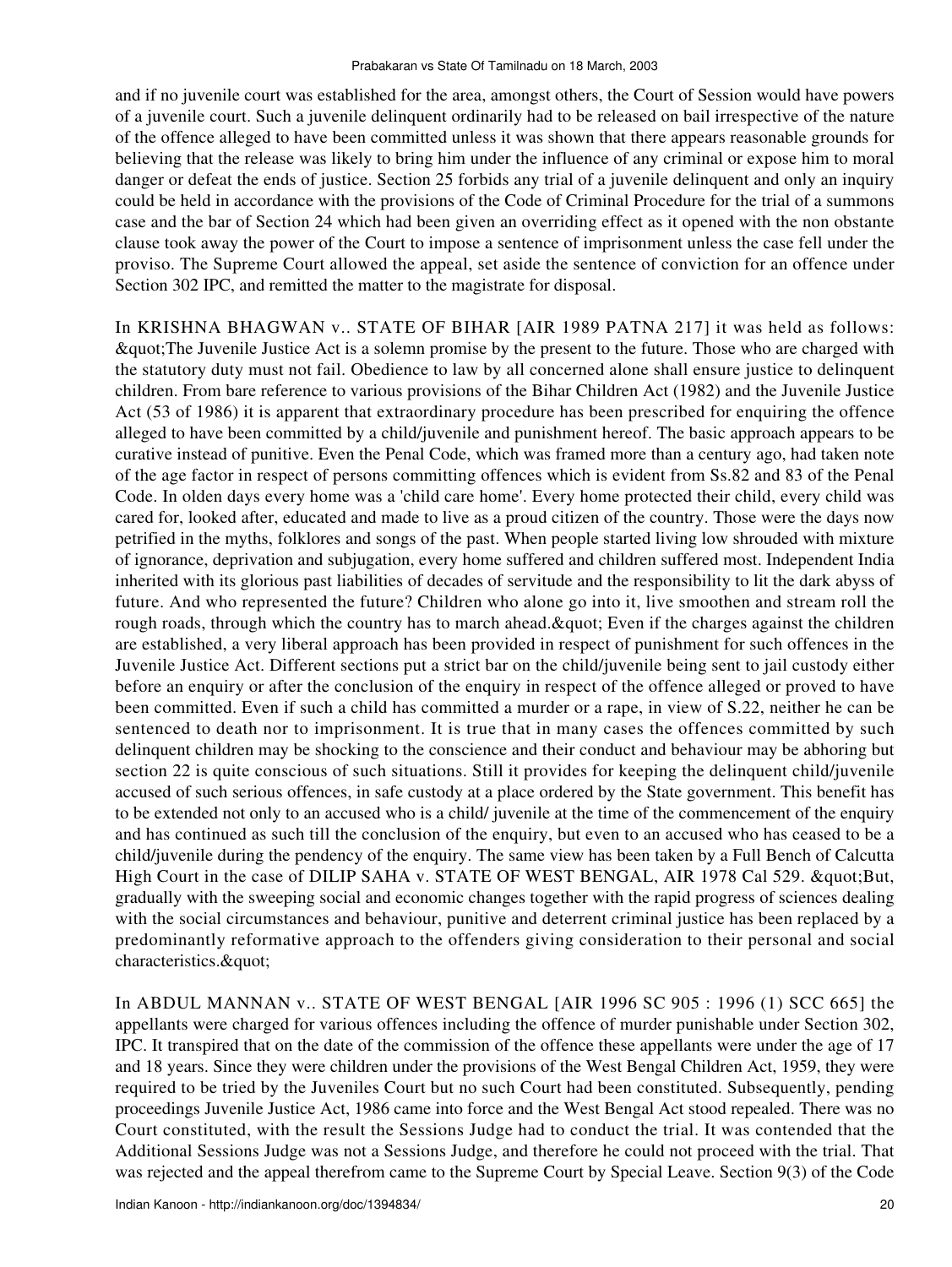of Criminal Procedure, 1973, provided that Additional Sessions Judges may be appointed by the High Court to exercise jurisdiction in a Court of Sessions. It was held that Sessions Judge would include Additional Sessions Judge under the Code, and that he had got all the power and the jurisdiction of the Sessions Judge to try the offences enumerated under the Code. It was also held that the Additional Sessions Judge was competent to proceed with the trial of juvenile offenders, even though at the relevant time the appellants were juveniles... The object of the Juvenile Justice Act is to reform and rehabilitate the juvenile offenders as useful citizens in the society.

In GANGULA ASHOK v.. STATE OF A.P. [AIR 2000 SC 740 : JT 2000(1) SC 379 : 2000 Crl.L.J. 819] sub-section (2) of Section 4 of the Code of Criminal Procedure dealing with offences under other laws came up for scrutiny. The said provision is as follows: "All offences under any other law shall be investigated, inquired into, tried, and otherwise dealt with according to the same provisions, but subject to any enactment for the time being in force regulating the manner or place of investigating, inquiring into, trying or otherwise dealing with such offences. & quot;

The Supreme Court observed that a reading of the sub-section made it clear that subject to the provisions in other enactments all offences under other laws should also be investigated, inquired into, tried and otherwise dealt with under the provisions of the Code, that this meant that if other enactment contained any provision which was contrary to the provisions of the Code, such other provisions would apply in place of the particular provision of the Code, and that if there was no such contrary provision in other laws, then provisions of the code would apply to the matters covered thereby. The Supreme Court referred to A.R. ANTULAY v. RAMDAS SRINIVAS NAYAK [1984(2) SCC 500] wherein it has been emphasised that the Code of Criminal Procedure is the parent statute which provides for investigation, inquiring into and trial of cases by criminal courts of various designations. The Supreme Court in STATE OF WEST BENGAL v. NARAYAN K. PATODIA [AIR 2 000 SC 1405] has reiterated the same principle.

We have already noticed that the Gauhati High Court has held in JAGDISH BHUYAN'S case that TADA Act would prevail over JJ Act in view of the overriding effect of its provisions contained in Sec.25. It runs as follows:

"OVERRIDING EFFECT - The provisions of this Act or any rule made thereunder or any order made under such rule shall have effect notwithstanding anything inconsistent therewith contained in any enactment other than this Act or in any instrument having effect by virtue of any enactment other than this Act. & quot;

The corresponding provision in POTA is Section 56, which provides as follows: " OVERRIDING EFFECT - The provisions of this Act shall have effect notwithstanding anything inconsistent therewith contained in any enactment other than this Act or in any instrument having effect by virtue of any enactment other than this Act. & quot;

14. The non obstante clause in Section 16 of JJ (C&PC) Act has already been extracted. Let us now examine the scope and effect of non obstante clauses in statutes.

In UNION OF INDIA v.. G.M. KOIL [AIR 1984 SC 1022 : 1984 Supp. SCC 196 : 1984 (2) LLN 240] it has been held that a non obstante clause is a legislative device which is usually employed to give overriding effect to certain provisions over some contrary provisions that may be found either in the same enactment or some other enactment, that is to say, to avoid the operation and effect of all contrary provisions.

In CHANDAVARKAR SITA RATNA RAO v.. ASHALATA S. GURAM [(1986) 4 SCC 447] it was held as follows: " A clause beginning with the expression " notwithstanding anything contained in this Act or in some particular provision in the Act or in some particular Act or in any law for the time being in force, or in any contract & quot; is often appended to a section in the beginning with a view to give the enacting part of the section in case of conflict an overriding effect over the provision of the Act or the contract mentioned in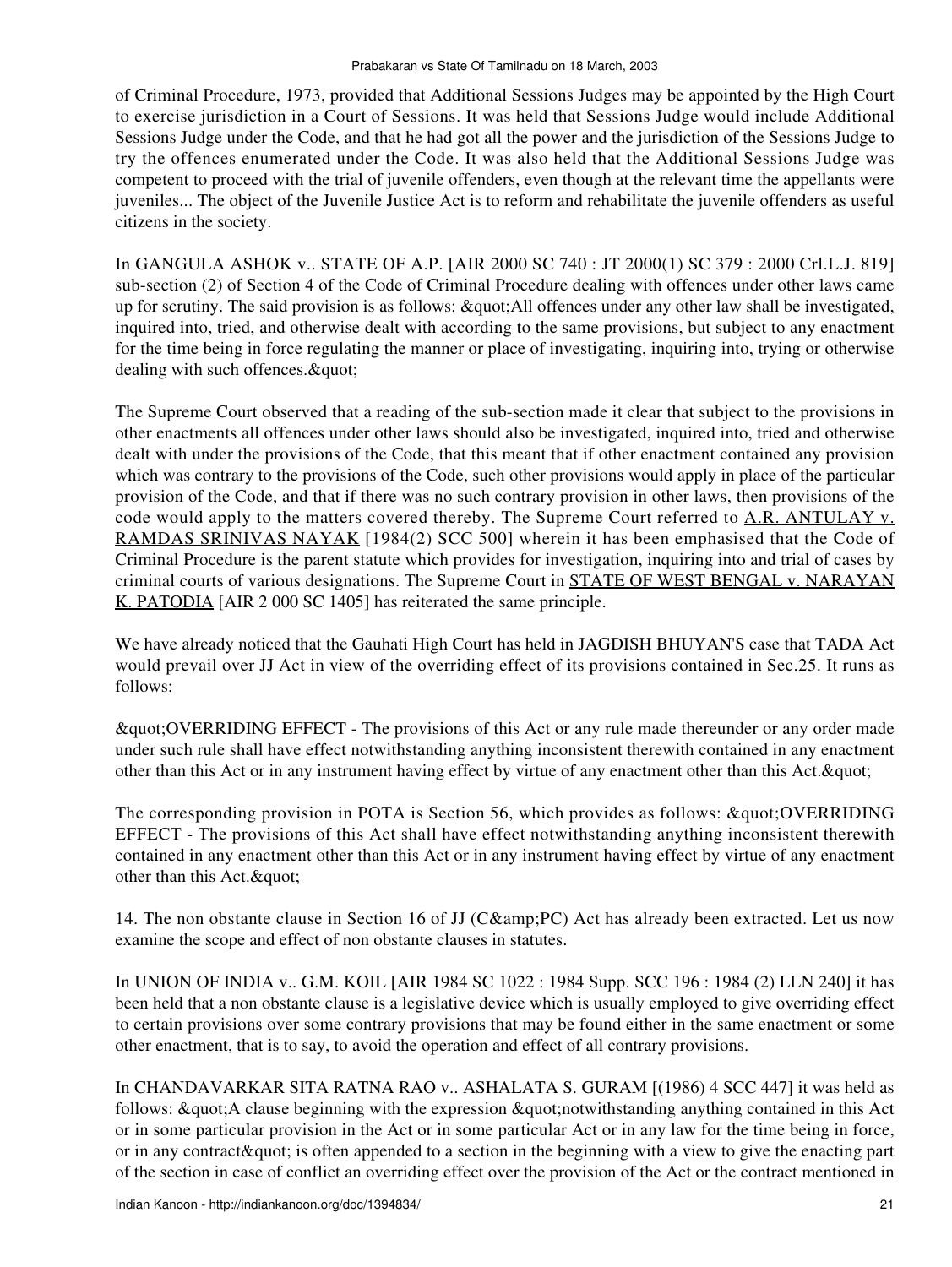the non obstante clause. It is equivalent to saying that in spite of the provision of the Act or any other Act mentioned in the non obstante clause or any contract or document mentioned the enactment following it will have its full operation or that the provisions embraced in the non obstante clause or any contract or document mentioned the enactment following it will have its full operation or that the provisions embraced in the non obstante clause would not be an impediment for an operation of the enactment. The expression ' notwithstanding' is in contradistinction to the phrase 'subject to', the latter conveying the idea of a provision yielding place to another provision or other provisions to which it is made subject. & quot; Section 15-A of the Bombay Rent Control Act was introduced on February 1, 1973. The effect of which was, if the licence had been created before that date, the licensee must be deemed to be a tenant and he shall, subject to the provisions of the said Act, be deemed to be a tenant of the landlord, on the terms and conditions of the agreement consistent with the provisions of the Act. Section 15-1 of the said Act provides as follows:  $\&$ quot;(1) Notwithstanding anything contained in any law, but subject to any contract to the contrary, it shall not be lawful after the coming into operation of this Act for any tenant to sublet the whole or any part of the premises let to him or to assign or transfer in any other manner his interest therein and after the date of commencement of the Bombay Rents, Hotel and Lodging House Rates Control (Amendment) Act, 1973, for any tenant to give on licence the whole or part of such premises. & quot;

Section 15-A which was inserted by Section 14 of the amending Act of 1973 provides as follows: "15-A (1) Notwithstanding anything contained elsewhere in this Act or anything contrary in any other law for the time being in force, or in any contract, where any person is on the 1st day of February, 1973 in occupation of any premises, or any part thereof which is not less than a room, as a licensee, he shall on that date be deemed to have become, for the purposes of this Act, the tenant of the landlord, in respect of the premises or part thereof, in his occupation. (2) The provisions of sub-section (1) shall not affect in any manner the operation of sub-section (1) of Section 15 after the date aforesaid. & quot; The question that fell for consideration in the appeal before the Supreme Court was as to who was the licensee mentioned in Section 15-A of the Act. What kind of licensee is contemplated by sub-section (1); could a licensee of a statutory tenant whose contractual tenancy has come to an end be contemplated under the provisions of that Act? The Full Bench of the Bombay High Court held that a statutory tenant whose contractual tenancy did not specifically authorise him to sublet or grant lease could not create a licence which could be sought to be recognised by Section 15-A of the Act. Was that view right, was the question before the Supreme Court. The Supreme Court held that the statutory tenant was in the same position as a contractual tenant until the decree for eviction was passed against him and the rights of a contractual tenant included the right to create licence even if he was the transferor of an interest which was not in fact the transfer of interest. & quot; It was canvassed before us that the non obstante clause was connected with the verb i.e. that a licensee in Section 15-A of the Act on the date be deemed to become tenant but it does not detract from the power of the tenant not to create licence. The construction placed by the Full bench, in our opinion, would curtail the language of the section and on the basis of the High Court's judgment, the amendment ceased to be meaningful for a large section intended to be protected and unless one was constrained by compulsion to give a restricted meaning, one should not do it in that case. We find no such compulsion. & quot;

15. In N.F. SALI v.. STATE OF KARNATAKA [AIR 1993 SC 1590 : 199 3 Supp. (2) SCC 399], where selection was made to certain posts as provided under Rules of 1985 from Scheduled Castes and Scheduled Tribes candidates, the Supreme Court held that  $\&$  quot;... it could not be set aside on the ground of non observance of R.6(2) of 1973 Rules providing for publication of list of marks obtained by candidates on notice board on the day on which interview/viva voce held or on the day following but before the commencement of such test because that rule is inconsistent with R.4(5)(b) of 1985 Rules providing that such publishing of list will be after the oral test is over. The oral test and selection process under the Rules is a special process; it is not confined to one post or one cadre or one group; whereas a normal selection is confined to a particular post or a group of posts, as many as 30 to 35 cadres are specified in the Schedule appended to the Rules. The non obstante clause in Rule 3 of the Rules gives overriding effect to the provisions of the rules and as such the provisions of the 1973 Rules - to the extent of inconsistency - cannot be made applicable to the selection made under the Rules. & quot;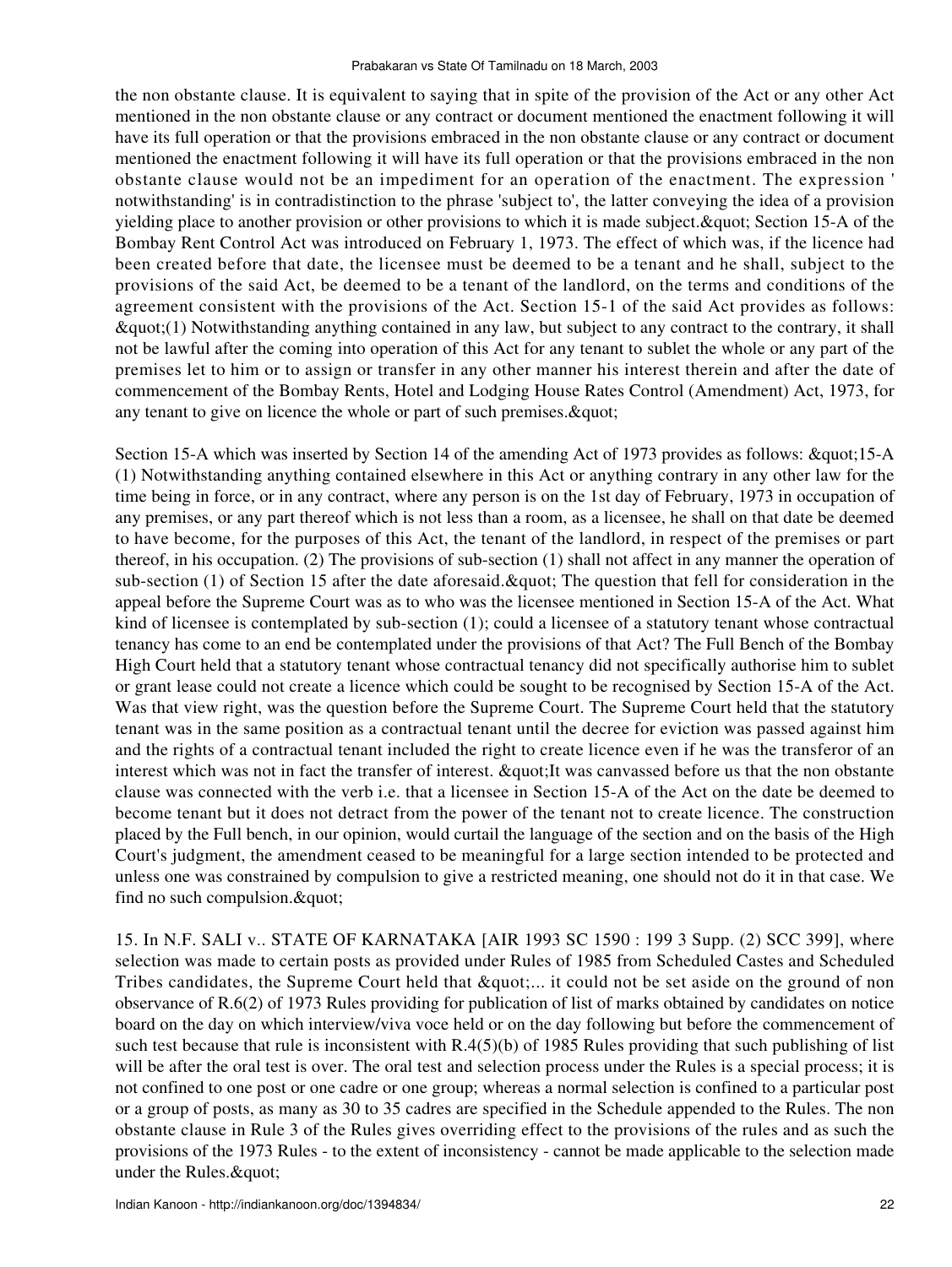16. In INDIAN BANK v.. USHA [(1998) 2 SCC 663] sub-section 14 of Section 45 of the relevant Act provided as follows: " The provisions of this section and of any scheme made under it shall have effect notwithstanding anything to the contrary contained in any other provisions of this Act or in any other law or any agreement, award or other instrument for the time being in force. & quot;

S.B. MAJMUDAR, J. observed that before the provision can apply, there must be a provision on a given topic either in any of the other clauses of Section 45 or any scheme framed thereunder and such a provision must be contrary to any other provision on the same topic as found in any other part of the Act or in any other law or award or instrument for the time being in force. Thus on the same topic there must be two contradictory provisions, one, on the one hand in the Scheme or any part of Section 45 and second, on the other hand on the same topic expressing an entirely different and contrary intention in any other part of the Act or in any law or any other award or instrument for the time being in force. The topic for consideration around which the controversy revolves in the present cases is the question of providing compassionate appointments to the eligible heirs of the deceased employees of transferor-Bank who died in harness and who claimed such appointments under the Settlement of 1982 from the transferee-Bank. On this topic or question there must be an express provision in the Scheme or Section 45 of the Act and such express provision should be contrary to and different from the provisio n made on the same question and topic by any other part of the Act or in any other law, agreement, award or instrument for the time being in force. The topic for consideration in that case was the question of providing compassionate appointments to the eligible heirs of the deceased employees of transferor-Bank who died in harness and who claimed such appointments under the Settlement of 1982 from the transferee-Bank. So far as this aspect is concerned learned counsel for the Bank pitched their faith only on the second part of clause 2 and clause 10 for submitting that there is such a contrary provision in the Scheme which would govern the present controversy. The Supreme Court held that the second part of clause 2 did not reflect such a contrary provision. " If the Scheme deals with a topic and if it is comprehensive enough then it would rule out any contrary provision found elsewhere and express provision of the Scheme only has to be given effect to. In the facts of the present case neither clause 2 nor clause 10 of the Scheme represents any provision regarding compassionate appointments to be given to the heirs of the erstwhile deceased employees of the transferor-Bank. The entire Scheme is silent on this topic. It is obvious that a provision which is silent on a topic cannot be said to have laid down any intention contrary to the one as reflected by any other express provision contained in any other instrument or agreement. Hence there is no occasion for the said clauses of the Scheme to project any contrary express provision to override or to supersede the provisions contained in 2(p) Settlement which was binding on the transferor-Bank and which if binding on the transferee-bank would remain operative to the extent benefit thereunder is available to the claimants concerned like the respondents herein. In the light of the relevant clauses of the Amalgamation Scheme, therefore, it is not possible to agree with the contention that no liability could be imposed on the appellant-Bank so far as the claim of the respondents for compassionate appointments was concerned. & quot;

17. It was held by the Supreme Court in SHIV BAHADUR SINGH v.. STATE OF VINDHYA PRADESH [AIR 1953 SC 394] " The phrase " law in force " as used in Art.  $20(1)$  must be understood in its natural sense as being the law in fact in existence and in operation at the time of the commission of the offence as distinct from the law  $\&$ quot; deemed $\&$ quot; to have become operative by virtue of the power of legislature to pass retrospective laws. & quot; In that case, the Vindhya Pradesh Ordinance 48 of 1949 though enacted on 11.9.1949, i.e. after the alleged offences were committed, was in terms made retrospective by S.2 of the said Ordinance which says that the Act " shall be deemed to have been in force in Vindhya Pradesh from the 8th day of August 1948", a date long prior to the date of the commission of the offences. It was suggested that since such a law at the time when it was passed was a valid law and since this law had the effect of bringing this Ordinance into force from 9-8-1949 it cannot be said that the convictions are not in respect of  $\&$ quot; a law in force $\&$ quot; at the time when the offences were committed. This, however, would be to import a somewhat technical meaning into the phrase " law in force" as used in Art.20.  $\&$ quot;Law in force $\&$ quot; referred to therein must be taken to relate not to a law  $\&$ quot; deemed $\&$ quot; to be in force and thus brought into force but the law factually in operation at the time or what may be called the then existing law. Otherwise, it is clear that the whole purpose of Art.20 would be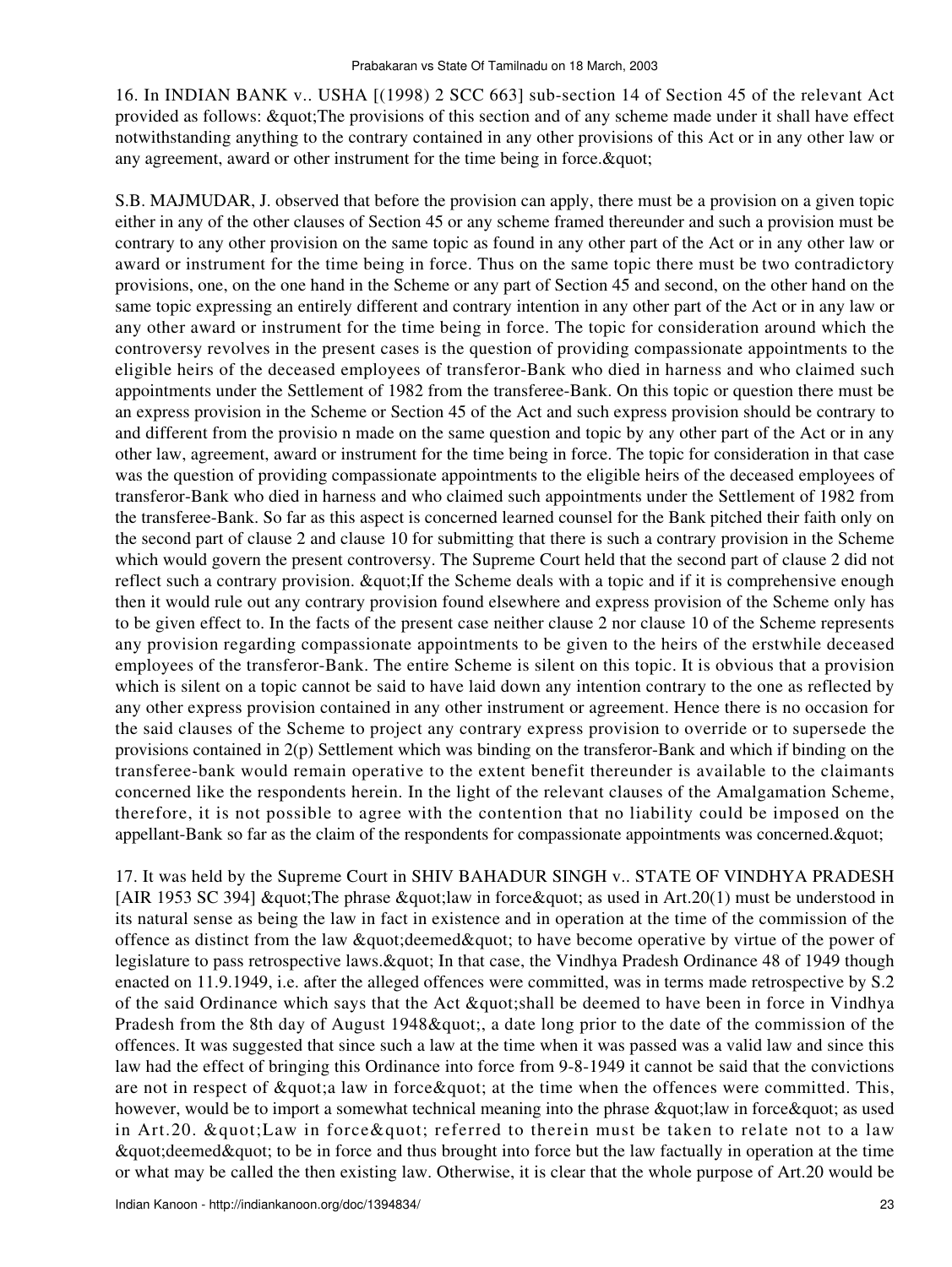completely defeated in its application even to 'ex post facto' laws passed after the Constitution. Every such 'ex post facto' law can be made retrospective, as it must be, if it is to regulate acts committed before the actual passing of the Act, and it can well be urged that by such retrospective operation it becomes the law in force at the time of the commencement of the Act. It is obvious that such a construction which nullifies Art.20 cannot possibly be adopted.

18. In MUNICIPAL CORPN. OF DELHI v.. PREM CHAND GUPTA [(2000) 10 SCC 115] the expression " for the time being in force " has been interpreted to refer to the rules which were in force when the event took place.

19. Both Acts, viz., JJ (C&PC) Act and POTA, as noticed already have 'non obstante clauses' and undoubtedly they have overriding effect. The question as to whether there is repugnancy between the two enactments and if so which will prevail still remains unanswered.

20. The Supreme Court in M. KARUNANIDHI v.. UNION OF INDIA [AIR 1979 SC 898] laid down the following propositions to determine the question of repugnancy: (i) It must be shown that the two enactments contain inconsistent and irreconcilable provisions, so that they cannot stand together or operate in the same field. (ii) There can be no repeal by implication unless the inconsistency appears on the face of the two statutes. (iii) Where the two statutes occupy a particular field, but there is room or possibility of both the statutes operating in the same field without coming into collision with each other. (iv) Where there is no inconsistency but a statute occupying the same field seeks to create distinct and separate offences, no question of repugnancy arises and both the statutes continue to operate in the same field.

21. It is now necessary to refer to a few more decisions in this context: A Constitution Bench of the Supreme Court in MARU RAM v.. UNION OF INDIA [(1981) 1 SCC 107 : 1981 SCC (Cri) 112 : 1981 (1) SCR 1196] held that Section 433-A CrPC overrides all other laws which reduce or remit the term of life sentence and mandates that a minimum of 14 years of actual imprisonment should be undergone by a convict where a sentence of life is imposed for an offence for which death is one of the punishments provided by law and remissions vest no right to release when sentence is for life imprisonment. The Court also reiterated that imprisonment for life lasts until the last breath and whatever be the length of remission earned, the prisoner can claim release only if the remaining sentence is remitted by the Government. The Court further negatived the contention that Section 5 of the Criminal Procedure Code saves all remissions, short-sentencing schemes as special and local laws and, therefore, they must prevail over the Code including Section 433-A. For that purpose, Section 5 was referred to. In that case the respondent was awarded life imprisonment and dismissed from service by the General Court Martial after being tried for the offence under Section 302 IPC and under Section 69 of the Army Act, 1950. He preferred a writ petition in the High Court for his immediate release from imprisonment on the ground that he had undergone imprisonment exceeding 14 years. The High Court arrived at the conclusion that in view of the decision in AJIT KUMAR v.. UNION OF INDIA [1987 Supp SCC 493 : 1988 SCC (Cri) 101] the respondent would be entitled to remissions earned in jail and thereby the respondent spent a total period of 15 years 8 months and 29 days of imprisonment which obviously exceeded 14 years. The Court, therefore, directed immediate release of the respondent. That order was challenged in the appeal. It was pointed out by the learned counsel for the appellant that the respondent had not undergone actual imprisonment for 14 years. Before the High Court, it was admitted that the respondent had spent 11 years and 1 month in actual custody, 1 year 7 months and 29 days in pre-trial custody and had earned 4 years' remission in the jail. It was, therefore, submitted that the order passed by the High Court, on the face of it, was against the provision of Section 433-A CrPC and its interpretation given by this Court in the case of MARU RAM v.. UNION OF INDIA (stated supra). The Supreme Court observed that " in the Army Act there is no specific or contrary provision covering the same area. Section 433-a CrPC is a special provision applicable to all the convicts who are undergoing imprisonment for life as provided thereunder. For such convicts, it puts an embargo for reduction of sentence below 14 years of actual imprisonment. We would also mention that after the decision in AJIT KUMAR's case (stated supra) the Army Act was amended (by Act 37 of 1 992) and Section 169-A was added, which is similar to Section 428 of the Criminal Procedure Code. & quot;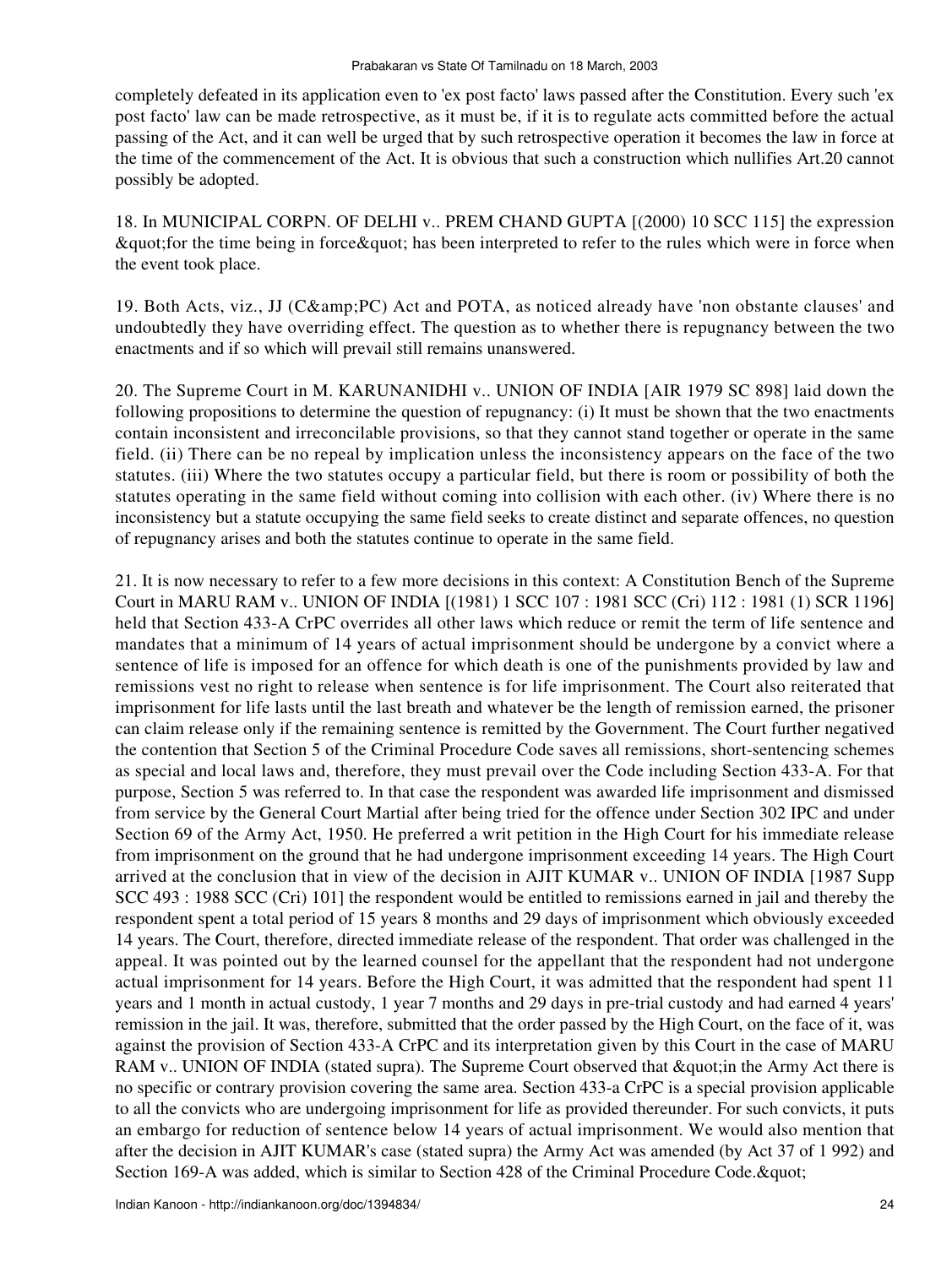22. In UNION OF INDIA v.. SADHA SINGH [(1999) 8 SCC 375] the respondent before the Supreme Court was awarded life imprisonment and was dismissed from service by the General Court Martial after being tried for the offence under Section 302 IPC and under Section 69 of the Army Act, 1950. Although he had remained in actual custody for less than 14 years, the High Court, taking into consideration 4 years' remission earned by him in the jail, held that his period of imprisonment exceeded 14 years and, therefore, directed him to be released immediately. Allowing the Central Government's appeal, the Supreme Court held: In the present case, the respondent was convicted under Section 69 of the Army Act, 1950 for the offence of murder. It is true that the Army Act is a special Act, inter alia, providing for investigation, trial and punishment for the offences mentioned therein by a special procedure. Section 177 empowers the Central Government to make rules in respect of prisons and prisoners. Sections 179 to 190 provide for pardon, remissions and suspension of the sentence. There is no specific provision similar to Section 433-A CrPC or contrary to it. Hence, Section 433-A CrPC would operate in the field and a prisoner who is undergoing sentence of imprisonment for life and is convicted for an offence for which death is one of the punishments provided by law or where a sentence of death imposed on a person has been commuted under Section 433 CrPC to imprisonment for life, has to serve at least 14 years of imprisonment excluding remissions earned in jail. As the respondent has not completed 14 years of actual imprisonment, the order passed by the High Court has to be quashed and set aside.

23. According to Mr. Chandru, learned Senior Counsel for the petitioner, as laid down in USMANBAI DAWOOD BAI MEMO v.. STATE OF GUJARAT [1988 (2) SCC 271] the source in respect of the two Acts, namely, JJ (C&PC) Act, 2000, and POTA Act, is derived only from the Code of Criminal Procedure, that they do not operate in the same field, and that there is no apparent conflict and even if it is found that in respect of certain provisions there is oppugnancy, when it comes to dealing with juvenile delinquent, the JJ(C&PC) Act must be deemed to be a Special Act and POTA a general Act and the former would prevail over the latter. In this connection counsel relied on the following decisions LIC v.. DJ BAHADUR [1981 (1) SCC 315 : 1981 (1) LLJ 1 : 198 1 (1) SCR 1083 : AIR 1980 SC 2181] and ALLAHABAD BANK v.. CANARA BANK [2000 (4) SCC 406 : AIR 2000 SC 1256].

24. In K.P.VARGHESE v.. INCOME TAX OFFICER, ERNAKULAM [(1981) 4 SCC 173] HEYDON case  $[(1584)$  3 Co Rep 7a] was relied on  $\&$  approximation  $\&$  sure and true interpretation of all statutes in general .... four things are to be discerned and considered:  $\&$ quot; $(1)$  What was the common law before the making of the Act, (2) What was the mischief and defect for which the common law did not provide, (3) What remedy the Parliament hath resolved and appointed to cure the disease of the Commonwealth, and (4) The true reason of the remedy, and then the office of all the Judges is always to make such construction as shall suppress the mischief, and advance the remedy. & quot; The rule was re-affirmed by Earl of Halsbury in EASTMAN PHOTOGRAPHIC MATERIAL COMPANY v.. COMPTROLLER GENERAL OF PATENTS, DESIGNS AND TRADE MARKS [1898 AC 571].

25. In THE UNION OF INDIA v.. INDIA FISHERIES PRIVATE LTD. [AIR 1966 SC 35 : 1965 (3) SCR 679] it has been held that when there is an apparent conflict between two independent provisions of law, the special provision has to prevail. In that case it was held that Section 49E of the Income Tax Act is a general provision applicable to all assessees and in all circumstances. Sections 228 and 299 of the Companies Act deal with the proof of debts and their payment in liquidation. Section 49E can be reconciled with Ss.228 and 229 by holding that S.49E applies when insolvency rules do not apply. The Supreme Court observed that on the face of Sec.49E, there is no doubt that this Section is not subject to any other provision of law. But this cannot be in a way to defeat the provisions of the Indian Companies Act. The effect of these statutory provisions is, inter alia, that an unsecured creditor must prove his debts and all unsecured debts are to be paid pari passu. Once, therefore, the claim of the Department has to be proved and is

proved in the liquidation proceedings, the Department cannot by exercising the right under S.49e of the Income Tax Act get priority over the other unsecured creditors.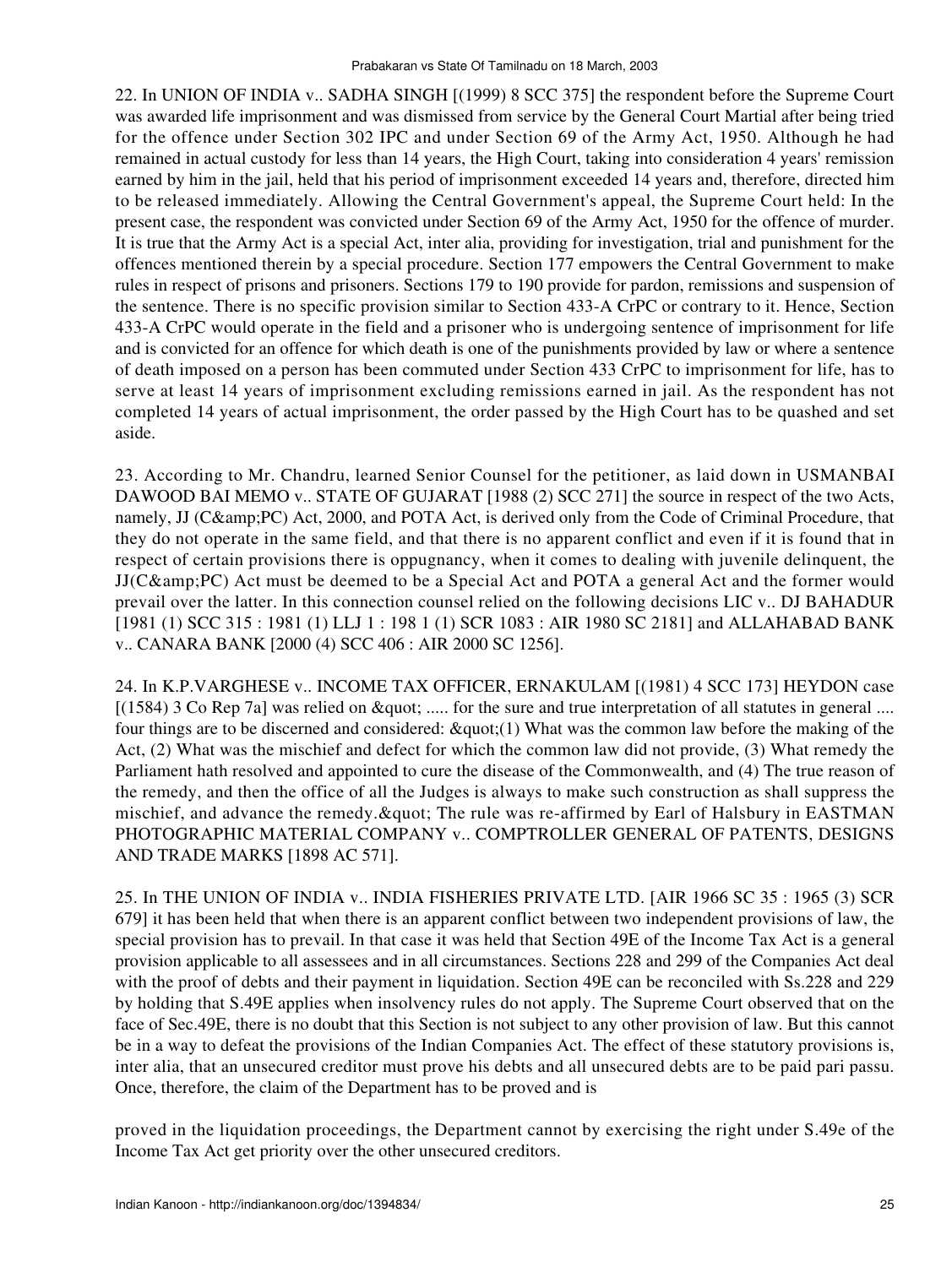26. In LIC OF INDIA v.. BAHADUR [(1981) 1 SCC 315], relied on by Mr.Chandru, the question that arose for consideration was whether the ID Act is a general legislation pushed out of its province because of the LIC Act, a special legislation in relation to the Corporation employees. The Supreme Court after extracting the following passage from Craies on Statute Law: " The general rule, that prior statutes are held to be repealed by implication by subsequent statutes if the two are repugnant,is said not to apply if the prior enactment is special and the subsequent enactment is general, the rule of law being, as stated by Lord Selbourne in Sewards v. Vera Cruz [(1884) 10 AC 59, 68], " that where there are general words in a later Act capable of reasonable and sensible application without extending them to subjects specially dealt with by earlier legislation, you are not to hold that earlier and special legislation indirectly repealed, altered, or derogated from merely by force of such general words, without any indication of a particular intention to do so. There is a well-known rule which has application to this case, which is that a subsequent general Act does not affect a prior special Act by implication. That this is the law cannot be doubted, and the cases on the subject will be found collected in the third edition of Maxwell is generalia specialibus non derogant - i.e. general provisions will not abrogate special provisions. & quot; When the legislature has given its attention to a separate subject and made provision for it, the presumption is that a subsequent general enactment is not intended to interfere with the special provision unless it manifests that intention very clearly. Each enactment must be construed in that respect according to its own subject-matter and its own terms. & quot; observed as follows: " It is plain and beyond dispute that so far as nationalisation of insurance business is concerned, the LIC Act is a special legislation, but equally indubitably, is the inference, from a bare perusal of the subject, scheme and sections and understanding of the anatomy of the Act, that it has nothing to do with the particular problem of disputes between employer and employees, or investigation and adjudication of such disputes. It does not deal with workmen and disputes between workmen and employers or with industrial disputes. The Corporation has an army of employees who are not workmen at all. For instance, the higher echelons and other types of employees do not fall within the scope of workmen as defined in Section 2(s) of the ID Act. Nor is the Corporation's main business investigation and adjudication of labour disputes any more than a motor manufacturer's chief business is spraying paints! In determining whether a statute is a special or a general one, the focus must be on the principal subject-matter plus the particular perspective. For certain purposes, an Act may be general and for certain other purposes it may be special and we cannot blur distinction when dealing with finer points of law.... The ID Act is a special statute devoted wholly to investigation and settlement of industrial disputes which provides definitionally for the nature of industrial disputes coming within its ambit. It creates an infrastructure for investigation into, solution of and adjudication upon industrial disputes. It also provides the necessary machinery for enforcement of awards and settlements. From alpha to omega the ID Act has one special mission - the resolution of industrial disputes through specialised agencies according to specialised procedures and with special reference to the weaker categories of employees coming within the definition of workmen. Therefore, with reference to industrial disputes between employers and workmen, the ID Act is a special statute, and the LIC Act does not speak at all with specific reference to workmen. On the other hand, its powers relate to the general aspects of nationalisation, of management when private businesses are nationalised and a plurality of problems which, incidentally, involve transfer of service of existing employees of insurers. The workmen qua workmen and industrial disputes between workmen and the employer as such, are beyond the orbit of and have no specific or special place in the scheme of the LIC Act. And whenever there was a dispute between workmen and management the ID Act mechanism was resorted to. & quot; The problem before the Supreme Court arose because of an industrial dispute between the Corporation and its workmen qua workmen, vis-avis 'industrial disputes' at the termination of the settlement as between the workmen and he Corporation the ID Act is a special legislation and the LIC Act is a general legislation. Likewise, when compensation on nationalisation is the question, the LIC Act is the special statute. An application of the generalia maxim as expounded by English textbooks and decisions leaves us in no doubt that the ID Act being special law, prevails over the LIC Act which is but general law. The Supreme Court referred to its earlier decision in U.P. STATE ELECTRICITY BOARD v. H.S. JAIN, (1979) 1 SCR 355 : (1979) 1 SCR 355, where the problem was whether the standing orders under the Industrial Employment (Standing Orders) Act, 1946, prevailed as against Regulations regarding the age of super-annuation made by the Electricity Board under the specific power vested by Section 79(c) of the Electricity (Supply) Act, 1948, which was contended to be a special law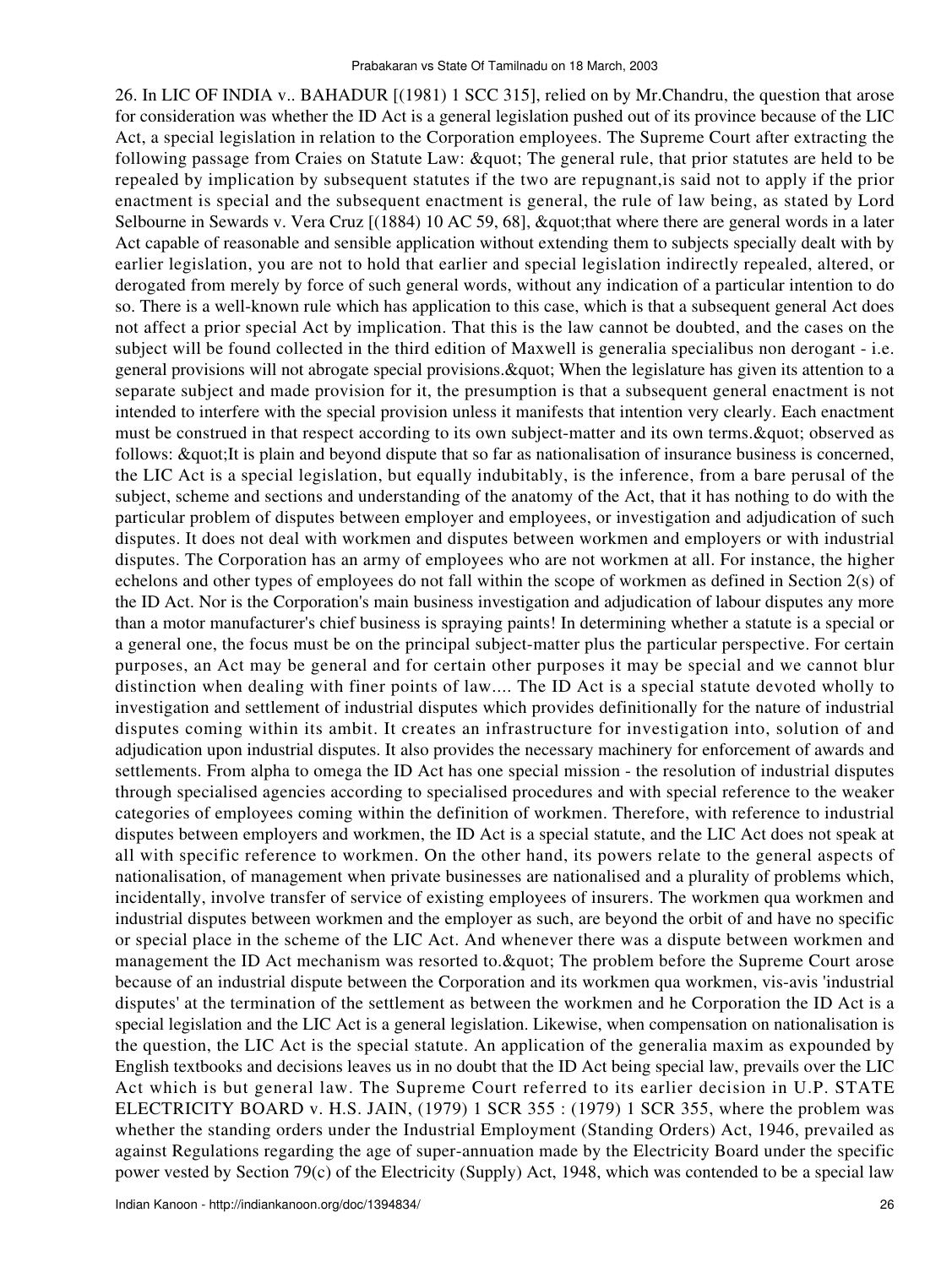as against the Industrial Employment (Standing Orders) Act. The Supreme Court held " The maxim generalia specialibus non derogant is quite well known. The rule flowing from the maxim has been explained in MARY SEWARD v. THE OWNER OF THE " VERA CRUZ " (supra) as follows: " Now if anything be certain it is this, that where there are general words in a later Act capable of reasonable and sensible application without extending them to subjects specially dealt with by earlier legislation, you are not to hold that earlier and special legislation indirectly repealed, altered, or derogated from merely by force of such general words, without any indication of a particular intention to do so. & quot; The Supreme Court also referred to its still earlier judgment in J. K. COTTON SPINNING & amp; WEAVING MILS CO. LTD. v.. STATE OF U.P. [AIR 1 961 SC 1170 : (1961) 3 SCR 185] " The rule that general provisions should yield to specific provisions is not an arbitrary principle made by lawyers and judges but springs from the common understanding of men and women that when the same person gives two directions one covering a large number of matters in general and another to only some of them his intention is that these latter directions should prevail as regards these while as regards all the rest the earlier direction should have effect. We have already shown that the Industrial Employment (Standing Orders) Act is a special Act dealing with a specific subject, namely with conditions of service, enumerated in the Schedule, of workmen in industrial establishments. It is impossible to conceive that Parliament sought to abrogate the provisions of the Industrial Employment ( Standing Orders) Act embodying as they do hardwon and precious rights of workmen and prescribing as they do an elaborate procedure, including a quasi-judicial determination, by a general, incidental provision like Section 79(c) of the Electricity (Supply) Act. It is obvious that Parliament did not have before it the Standing Orders Act when it passed the Electricity (Supply Act and Parliament never meant that the Standing Orders act should stand pro tanto repealed by Section 79(c) of the electricity supply Act. We are clearly of the view that the provisions of the Standing Orders Act must prevail over Section 79(c) of the Electricity Supply Act, in regard to matters to which the Standing Orders Act applies. What is special or general is wholly a creature of the subject and context and may vary with situation, circumstances and angle of vision. Law is no abstraction but realises itself in the living setting of actualities. Which is a special provision and which general, depends on the specific problem, the topic for decision, not the broad rubric nor any rule of thumb. The peaceful coexistence of both legislations is best achieved, if that be feasible, by allowing to each its allotted field for play. Sense and sensibility, not mechanical rigidity gives the flexible solution. It is difficult for me to think that when the entire industrial field, even covering municipalities, universities, research councils and the like, is regulated in the critical area of industrial disputes by the ID Act, Parliament would have provided an oasis for the Corporation where labour demands can be unilaterally ignored. The general words in Sections 11 and 49 must be read contextually as not covering industrial disputes between the workmen and the corporation. Lord Haldane had, for instance, in WATNEY COMBE REID & amp; CO. v. BERNERS, 1915 AC 885 observed that: & quot; General words may in certain cases properly be interpreted as having a meaning or scope other than the literal or usual meaning. They maybe so interpreted where the scheme appearing from the language of the legislature, read in its entirety, points to consistency as requiring modification of what would be the meaning apart from any context, or apart from the general law. & quot; To avoid absurdity and injustice by judicial servitude to interpretative literality is a function of the court and this leaves me no option but to hold that the ID Act holds where disputes erupt and the LIC Act guides where other matters are concerned. In the field of statutory interpretation there are no inflexible formulae or foolproof mechanisms. The sense and sensibility, the setting and the scheme, the perspective and the purpose - these help the judge navigate towards the harbour of true intendment and meaning. The legal dynamics of social justice also guide the court in statutes of the type we are interpreting. These plural considerations lead me to the conclusion that the ID Act is a special statute when industrial disputes, awards and settlements are the topic of controversy, as here. There may be other matters where the LIC Act vis-a-vis the other statutes will be a special law. I am not concerned with such hypothetical situations now.

27. In ALLAHABAD BANK v.. CANARA BANK [(2000) 4 SCC 406 : AIR 20 00 SC 1256] the Supreme Court has held as follows: " At the same time, some High Courts have rightly held that the Companies Act is a general Act and does not prevail under the RDB Act. They have relied upon UNION OF INDIA v. INDIA FISHERIES (P) LTD. [ AIR 1966 SC 35 : (1965) 3 SCR 679]. There can be a situation in law where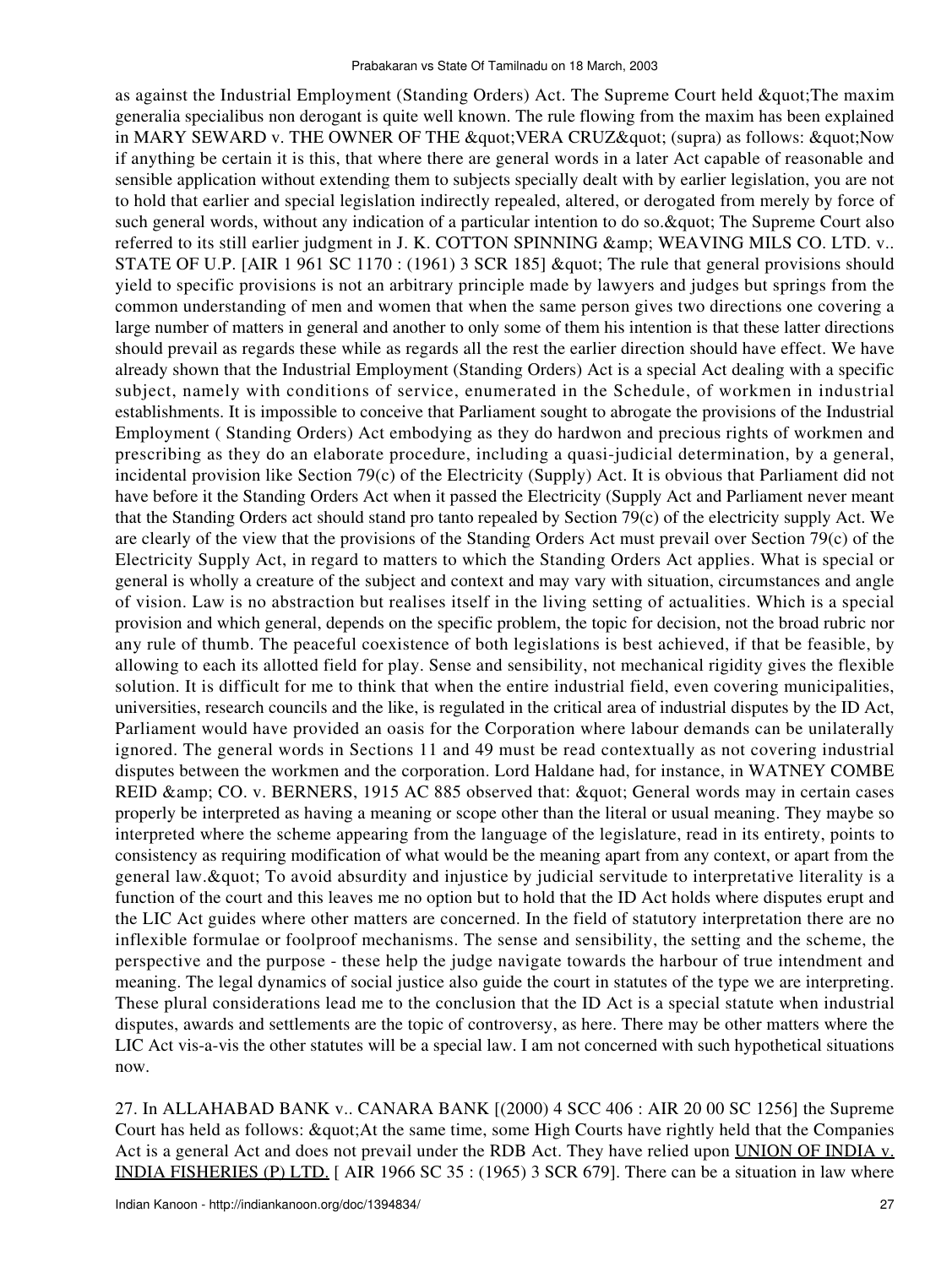the same statute is treated as a special statute vis-a-vis one legislation and again as a general statute vis-a-vis yet another legislation. Such situations do arise as held in LIC OF INDIA v.. D.J. BAHADUR [AIR 1980 SC  $2181$  : (1981) 1 SCC 315]. It was there observed:  $\&$ quot;... for certain cases, an Act may be general and for certain other purposes, it may be special and the court cannot blur a distinction when dealing with the finer points of law & quot;. For example, a Rent Control Act may be a special statute as compared to the Code of Civil Procedure. But vis-a-vis an Act permitting eviction from public premises or some special class of buildings, the Rent Control Act may be a general statute. In fact in DAMJI VALJI SHAH v. LIC OF INDIA (already referred to), this Court has observed that vis-a-vis the LIC Act, 1956, the Companies Act, 1956 can be treated as a general statute. This is clear from para 19 of that judgment. It was observed: "Further, the provisions of the special Act, i.e., the LIC Act, will override the provisions of the general Act, viz., the Companies Act which is an act relating to companies in general. & quot;

(emphasis supplied) Thus, some High Courts rightly treated the Companies Act as a general statute, and the RDB Act as a special statute overriding the general statute.

Alternatively, the Companies Act, 1956 and the RDB Act can both be treated as special laws, and the principle that when there are two special laws, the latter will normally prevail over the former if there is a provision in the latter special Act giving it overriding effect, can also be applied. Such a provision is there in the RDB Act, namely, Section 34. A similar situation arose in MAHARASHTRA TUBES LTD. v. STATE INDUSTRIAL AND INVESTMENT CORPORATION OF MAHARASHTRA LTD. [(1993) 2 SCC 144] where there was inconsistency between two special laws, the Finance Corporation Act, 1951 and the Sick Industries Companies (Special Provisions) Act, 1985. The latter contained Section 3 2 which gave overriding effect to its provisions and was held to prevail over the former. It was pointed out by Ahmadi, J. that both special statutes contained non obstante clauses but that the "1985 Act being a subsequent enactment, the non obstante clause therein would ordinarily prevail over the non obstante clause in Section 46-B of the 1951 Act unless it is found that the 1985 Act is a general statute and the 1951 Act is a special one ". (SCC). p.157, para 9) Therefore, in view of Section 34 of the RDB Act, the said Act overrides the Companies Act, to the extent there is anything inconsistent between the Acts.

28. Rights of a child is an integral part of human rights, yet protagonists of human rights hardly ever focus their attention to the exploitation and abuse of the rights of a child. Human rights issues basically revolve around excesses by Police or Security Agencies, wrongful incarceration etc. The media also rarely highlights exploitation of children's rights as attention of the media is dependent on reader's acceptability and interest; highlighting of police excesses, custodial deaths etc. has better reader response than a mere abuse of the rights of the child.

"My heart leaps up when I behold

A rainbow in the sky.

So was it when my life began

So it is now I am a man;

So be it when I grow old,

Or let me die.

The child is father of the Man

And I could wish my days to be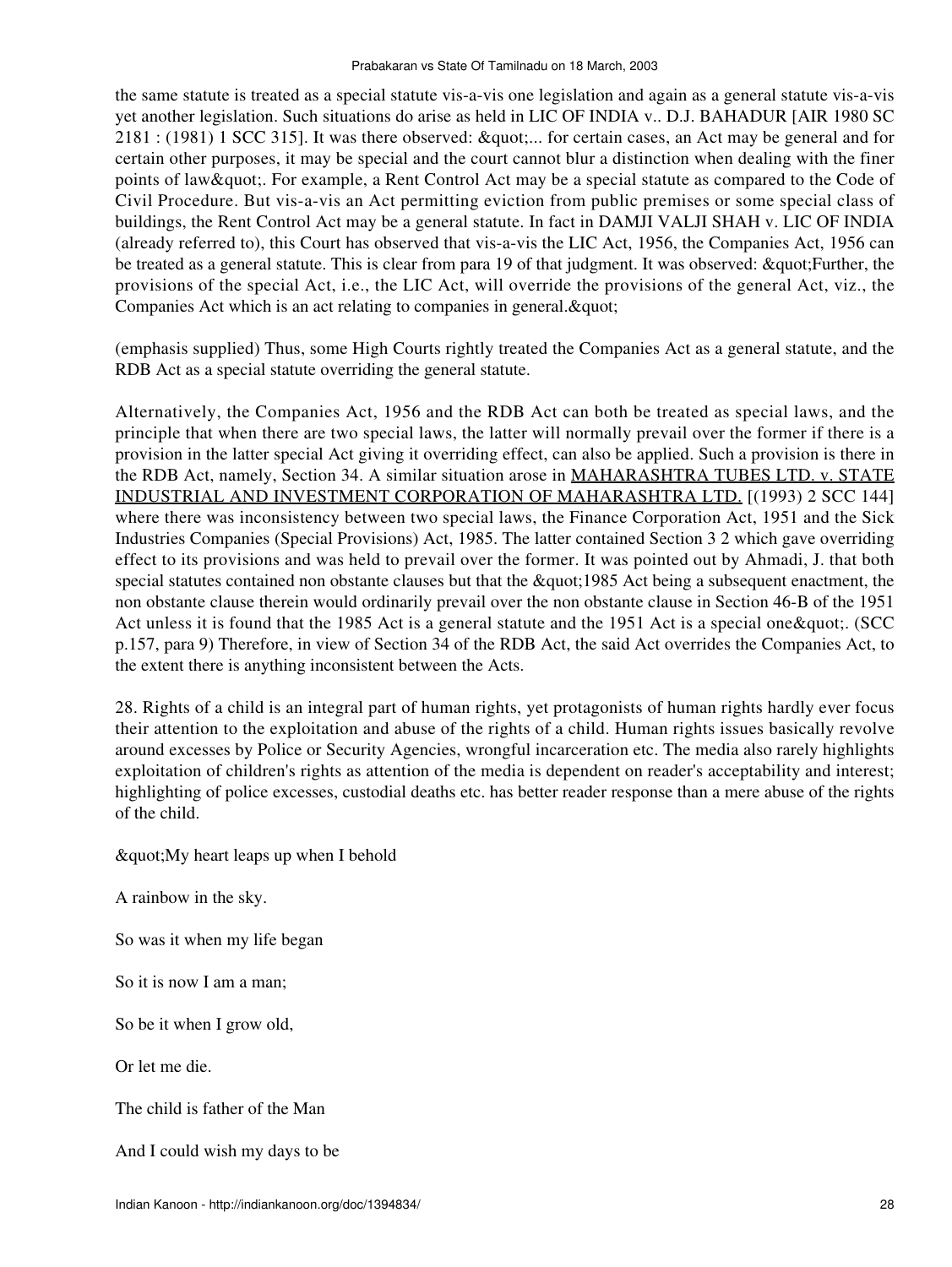Bound each to each by natural piety. & quot;

(William Wordsworth)

"Every child comes with the message that

God is not yet discouraged of man. & quot;

(Rabindranath Tagore)

"In every child who is born, under no matter what circumstances, and of no matter what parents, the potentiality of the human race is born again : and in him, too, once more, and of each of us, our terrific responsibility toward human life; toward the utmost idea of goodness, of the horror of terror and of God. & quot; (James Agee) & quot; In praising or loving a child, we love and

praise not that which is but that which we hope for. & quot;

(Goethe)

No child is born a criminal : no child is born on angel : he's just born' (Sir Sydney Smith) It sometimes happens that due to compulsions economic or otherwise, the children swerve from the proper path and get carried away. As far back as 1867, John Ruskin wrote: "I hold it for indisputable, that the first duty of a State is to see that every child born therein shall be well housed, clothed, fed and educated till it attain years of discretion. & quot; (Time and Tide by Weare and Tyne (1867) Letter 13)

29. Both Acts, viz., JJ ( $C\&P\&C$ ) Act and the POTA are special Acts passed by the Parliament. Both contain a surfeit of non obstante clauses having overriding effect. But then juveniles have been given a special place in the scheme of things. Our country, as already noted, has been a party to various international conventions and agreements and invoking Article 253 of the Constitution enacted various Acts with children as the prime theme and ensured that all their needs are met and their basic human rights are protected. We have created greater responsibilities in ourselves when it comes to juveniles in conflict with law. The various sections in JJ (C& PC) Act already referred to vouch for the same. As pointed out in MUNNA v.. STATE OF UP  $[19 82 (1)$  SCC 545] " The law is very much concerned to see that juveniles do not come into contact with hardened criminals and their chances of reformation are not blighted by contact with criminal offenders. The law throws a cloak of protection round juveniles and seeks to isolate them from criminal offenders, because the emphasis placed by the law is not on incarceration but on reformation. How anxious is the law to protect young children from contamination with hardened criminals is also apparent from Section 27 of the Act which provides, subject only to a few limited and exceptional cases referred to in the proviso, that notwithstanding anything contained to the contrary, no court can sentence a child to death or transportation or imprisonment for any term or commit him to prison in default of payment of fine. It would thus be seen that even where a child is convicted of an offence, he is not to be sent to a prison but he may be committed to an approved school under Section 29 or either discharged or committed to suitable custody under Section 30. Even where a child is found to have committed an offence of so serious a nature that the court is of opinion that no punishment which under the provisions of the Act it is authorised to inflict is sufficient, Section 32 provides that the offender shall not be sent to jail but shall be kept in safe custody in such place or manner as it thinks fit and shall report the case for the orders of the State government. Section 33 sets out various methods of dealing with children charged with offences. But in no case except the exceptional ones mentioned in the act, a child can be sent to jail. $\&$  quot;

The above enunciation was made by the Supreme Court with reference to U.P. Children Act, 1951, and at a time when even Central Act JJ act, 1986 had not been enacted. It will apply with greater force in the present context. JJ (C&PC) Act no doubt reached the statute book two years earlier to the POTA. It is possible to